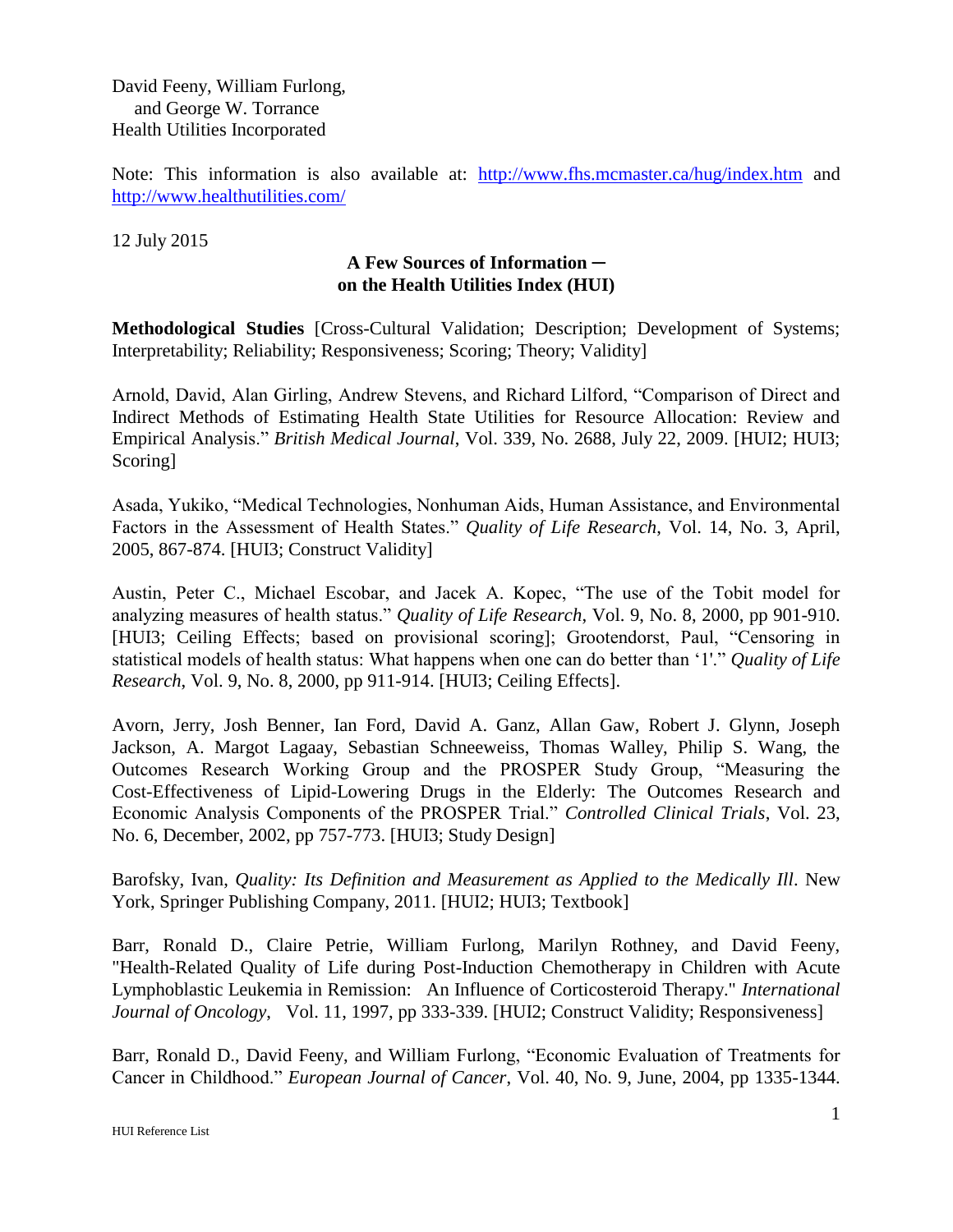## [HUI2; HUI3]

Bernier, Julie, Yan Feng, and Keiko Asakawa, "Strategies for handling normality assumptions in multi-level modeling: A case study estimating trajectories of Health Utilities Index Mark 3 scores." *Health Reports*, Vol. 22, No. 4, December, 2011. [HUI3]

Blanchard, Chris, David Feeny, Jeffrey L. Mahon, Robert Bourne, Cecil Rorabeck, Larry Stitt, and Susan Webster-Bogaert, "Is the Health Utilities Index Responsive in Total Hip Arthroplasty Patients?" *Journal of Clinical Epidemiology*, Vol. 56, No. 11, November, 2003, pp 1046-1054. [HUI2; HUI3; Construct Validity; Responsiveness]

Blanchard, Chris, Isabelle Côté, and David Feeny, "Comparing Short Form and RAND Physical and Mental Health Summary Scores: Results from Total Hip Arthroplasty and High-Risk Primary-Care Patients." *International Journal of Technology Assessment in Health Care*, Vol. 20, No. 2, Spring, 2004, pp 230-235. [HUI3; Construct Validity]

Blanchard, Chris, David Feeny, Jeffrey L. Mahon, Robert Bourne, Cecil Rorabeck, Larry Stitt, and Susan Webster-Bogaert, "Is the Health Utilities Index Valid in Total Hip Arthroplasty Patients?," *Quality of Life Research*, Vol. 13, No. 2, March, 2004, pp 339-348. [HUI2; HUI3; Construct Validity]

Boman, Krister K., "Assessing Psychological and Health-Related Quality of Life (HRQL) Late Effects after Childhood Cancer." *Acta Paediatrica*, Vol. 96, No. 9, September, 2007, pp 1265-1268. [HUI3; Content Validity]

Bosch, Johanna L., James K. Hammitt, Milton C. Weinstein, and Maria G. Hunink, "Estimating General-population Utilities Using One Binary-gamble Question per Respondent." *Medical Decision Making*, Vol. 18, No. 4, October-December, 1998, pp 381-390. [Scoring]

Bosch, Johanna L., Elkan F. Halpern, and G. Scott Gazelle, "Comparison of Preference-Based Utilities of the Short-Form 36 Health Survey and Health Utilities Index Before and After Treatment of Patients with Intermittent Claudication." *Medical Decision Making*, Vol. 22, No. 5, September-October, 2002, pp 403-409. [HUI2, HUI3, Construct Validity; Responsiveness]

Boyle Michael H, and George W. Torrance, "Developing Multi-attribute Health Indexes." *Medical Care*, Vol. 22, No.11, November, 1984, pp 1045-1057. [Development of Systems]

Boyle, Michael H., William Furlong, David Feeny, George Torrance, and Jeff Hatcher, "Reliability of the Health Utilities Index - Mark III Used in the 1991 Cycle 6 General Social Survey Health Questionnaire." *Quality of Life Research,* Vol. 4, No 3, June, 1995, pp 249-257. [HUI3; Test-retest Reliability]

Brauer, Carmen A., Allison B. Rosen, Dan Greenberg, and Peter J. Neumann, "Trends in the Measurement of Health Utilities in Published Cost-Utility Analyses." *Value in Health*, Vol. 9, No. 4, July-August, 2006, pp 213-218. [HUI2; HUI3; Review Article]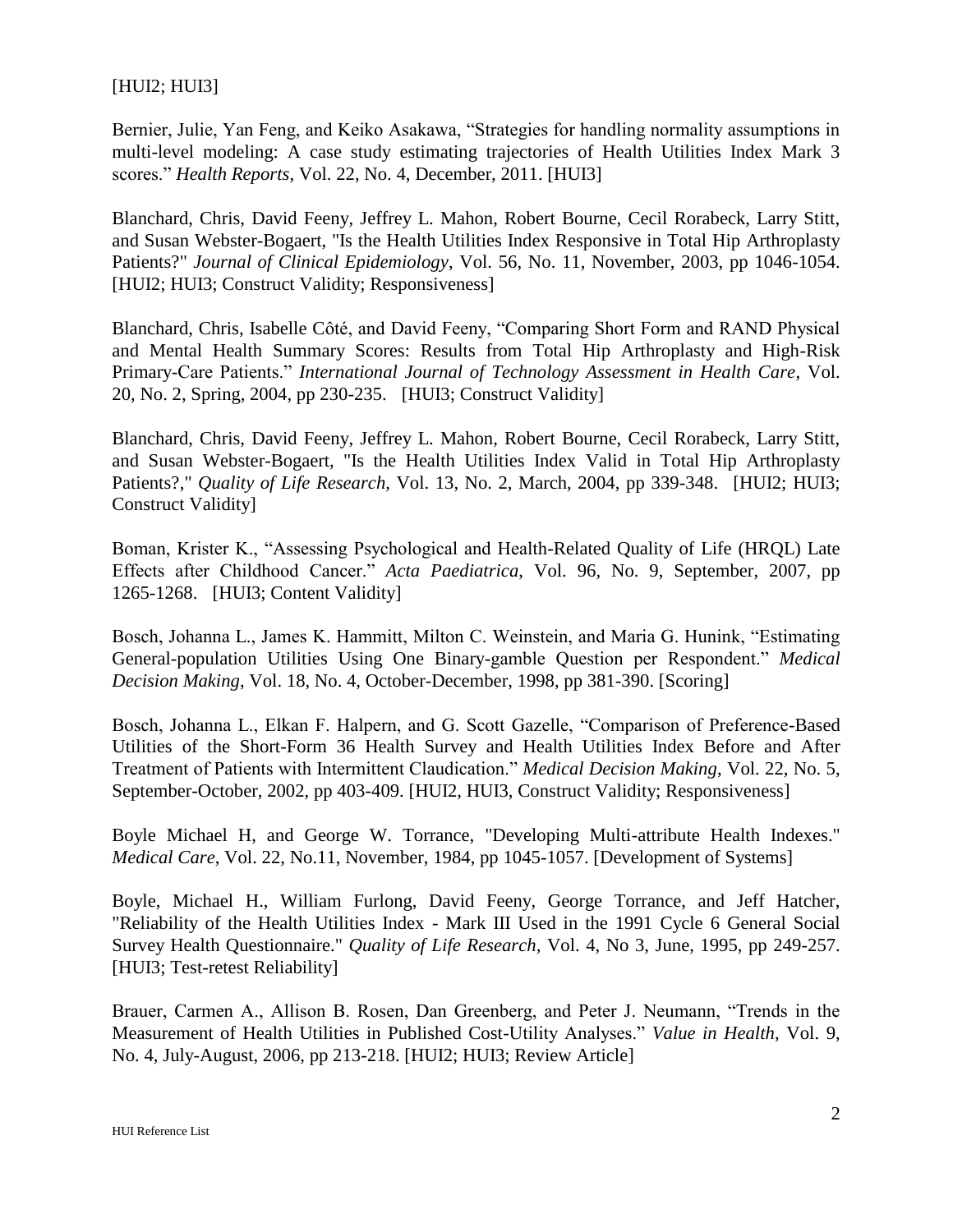Brazier, John, Jennifer Roberts, Aki Tsuchiya, and Jan Busschbach, "A Comparison of the EQ-5D and SF-6D Across Seven Patient Groups." *Health Economics*, Vol. 13, No. 9, September, 2004, pp 873-884. [HUI3; Construct Validity; Responsiveness]

Brazier, John E., Yaling Yanag, Aki Tsuchiya, Donna Louise Rowen, "A Review of Studies Mapping (or Cross Walking) Non-preference Based Measures of Health to Generic Preference-Based Measures." *European Journal of Health Economics*, Vol. 11, No. 2, April, 2010, pp 212-225; published online July 8, 2009. [HUI2; HUI3; Review Article]

Bremner, Karen E., George Tomlinson, and Murray D. Krahn, "Marker States and a Health Prompt Provide Modest Improvements in the Reliability and Validity of the Standard Gamble and Rating Scale in Prostate Cancer Patients." *Quality of Life Research*, Vol. 16, No. 10, December, 2007, pp 1665-1675. [HUI3; Construct Validity]

Buron, Catherine, Catherine Le Galès, Nathalie Costet, et al. "Développement d'un Système de Classification Générique d'états de santé pondéré par les Utilités: le Health Utility Index." *Communication Présentée au XIXème Séminaire des Économistes de la Santé*. Lyon, October 16-17, 1997. [Cultural Adaptation; Translation]

Cadman, David, and Charles Goldsmith, "Construction of Social Value or Utility-Based Health Indices: The Usefulness of Factorial Experimental Design Plans." *Journal of Chronic Disease,*  Vol. 39, No. 8, 1986, pp 643-651. [Development of Systems; Scoring]

Cadman, David, Charles C. Goldsmith, and P. Bashim, "Values, preferences, and decisions in the care of children with developmental disabilities." *Journal of Developmental and Behaviourial Pediatrics*, Vol. 5, No. 2, April, 1984, pp 60-64. [Development of Systems; Scoring]

Cadman, David, Charles Goldsmith, George W. Torrance, et al., "Development of a Health Status Index for Ontario Children," Final Report to the Ontario Ministry of Health on Research Grant DM648 (00633). Hamilton, Ontario: McMaster University, 1986. [Development of Systems; Scoring]

Conner-Spady, Barbara, and Maria E. Suarez-Almazor, "Variation in the Estimation of Quality-Adjusted Life-Years by Different Preference-based Instruments." *Medical Care*, Vol. 41, No. 7, July, 2003, pp 791-801. [HUI3; Construct Validity; Responsiveness]

Cookson, Richard, "QALYs and the Capability Approach." *Health Economics*, Vol. 14, No. 8, August, 2005, pp 817-829. [HUI2; HUI3]

Coons, Stephen Joel, and James W. Shaw, "Generic Adult Health Status Measures," Chapter 5.2 in Peter Fayers and Ron Hays, eds., *Assessing Quality of Life in Clinical Trials*, Second Edition, Oxford, Oxford University Press, 2005, pp 325-338. [HUI2; HUI3; Review Article]

Costet, Nathalie, Catherine Le Galès, Catherine Buron, Françoise Kinkor, Mounir Mesbah, Judith Chwalow, Clinical and Economic Working Groups, and Gérard Slama, "French Cross-Cultural Adaptation of the Health Utilities Index Mark 2 (HUI2) and 3 (HUI3)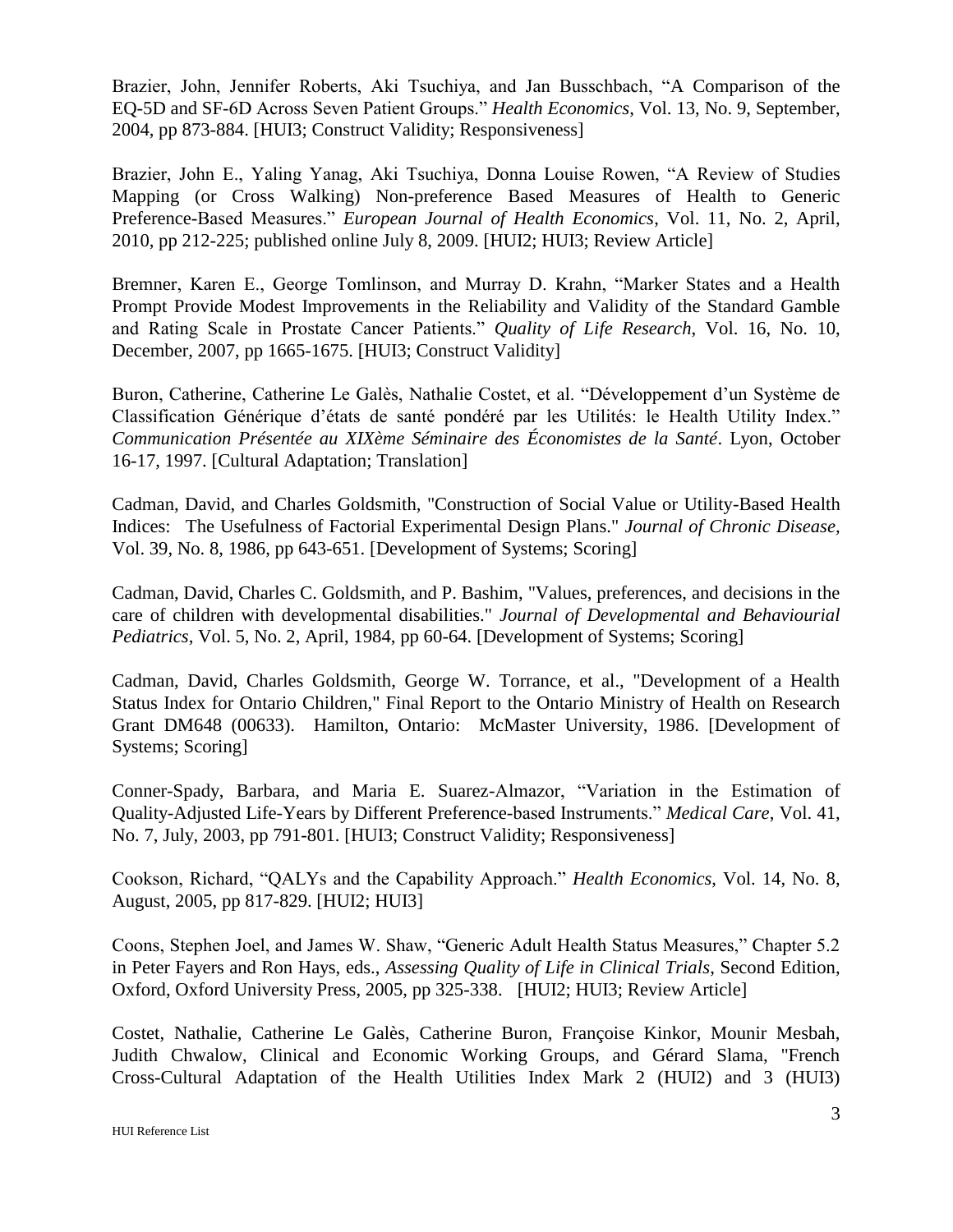Classification Systems." *Quality of Life Research*, Vol. 7, No. 3, April, 1998, pp 245-256. [Cross-Cultural Validation; Translation]

Côté, Isabelle, Karen Farris, and David Feeny, "Is Adherence to Drug Treatment Correlated with Health-Related Quality of Life?" *Quality of Life Research*, Vol. 12, No. 6, September, 2003, pp 621-633. [HUI2; HUI3; Construct Validity]

Cox, Cheryl L., Shelly Lensing, Shesh N. Rai, Pam Hinds, Elizabeth Burghen, and Ching-Hon Pui, "Proxy Assessment of Quality of Life in Pediatric Clinical Trials: Application of the Health Utilities Index 3." *Quality of Life Research*, Vol. 14, No. 4, May, 2005, pp 1045-1056.

Furlong, William, and Ronald D. Barr, "Commentary on Cox CL, Lensing S, Rai SN et al. Proxy Assessment of Quality of Life in Pediatric Clinical Trials: Application of the Health Utilities Index 3. Qual Life Res 2005; 14: 1045-1056." *Quality of Life Research*, Vol. 15, No. 7, September, 2006, pp 1291-1293.

Hinds, Pamela S., and Shesh N. Rai, "Reponse to the Commentary by Furlong & Barr on Cox CL, Lensing S, Rai SN et al. Proxy Assessment of Quality of Life in Pediatric Clinical Trials: Application of the Health Utilities Index 3." *Quality of Life Research*, Vol. 15, No. 7, September, 2006, pp 1295-1296. [HUI3; Reliability; Inter-Rater Reliability; Proxy Assessment]

Cranney, Ann B., Douglas Coyle, Wilma M. Hopman, Valerie Hum, Barbara Power, and Peter S. Tugwell, "Prospective Evaluation of Preferences and Quality of Life in Women with Hip Fractures." *Journal of Rheumatology*, Vol. 32, No. 12, December, 2005, pp 2393-2399. [HUI2; Construct Validity; Responsiveness]

Dakin, Helen, Stavros Petrou, Mark Haggard, Sarah Benge, and Ian Williamson, "Mapping Analyses to Estimate Health Utilities Based on Responses to the OM8-30 Otis Media Questionnaire." *Quality of Life Research*, Vol. 19, No. 1, February, 2010, pp 65-80. [HUI2; HUI3; mapping]

de Vries, Sybolt O., Wietze D. Kuipers, Maria G. M. Hunink, "Intermittent Claudication: Symptom Severity Versus Health Values." *Journal of Vascular Surgery*, Vol. 27, 1998, 422-430. [HUI2; Construct Validity]

Drummond, Michael F., Greg L. Stoddart, and George W. Torrance, *Methods for the Economic Evaluation of Health Care Programmes.* Oxford: Oxford University Press, 1987. [Description of Systems and Scoring; Theory]

Drummond, Michael F., Bernie O'Brien, Greg Stoddart, and George W. Torrance, *Methods for the Economic Evaluation of Health Care Programmes.* Second Edition. Oxford: Oxford University Press, 1997. [Description of Systems and Scoring; Theory]

Drummond, Michael F., Mark J. Sculpher, George W. Torrance, Bernie O'Brien, and Greg L. Stoddart, *Methods for the Economic Evaluation of Health Care Programmes.* Third Edition. Oxford: Oxford University Press, 2005. [Description of Systems and Scoring; Theory]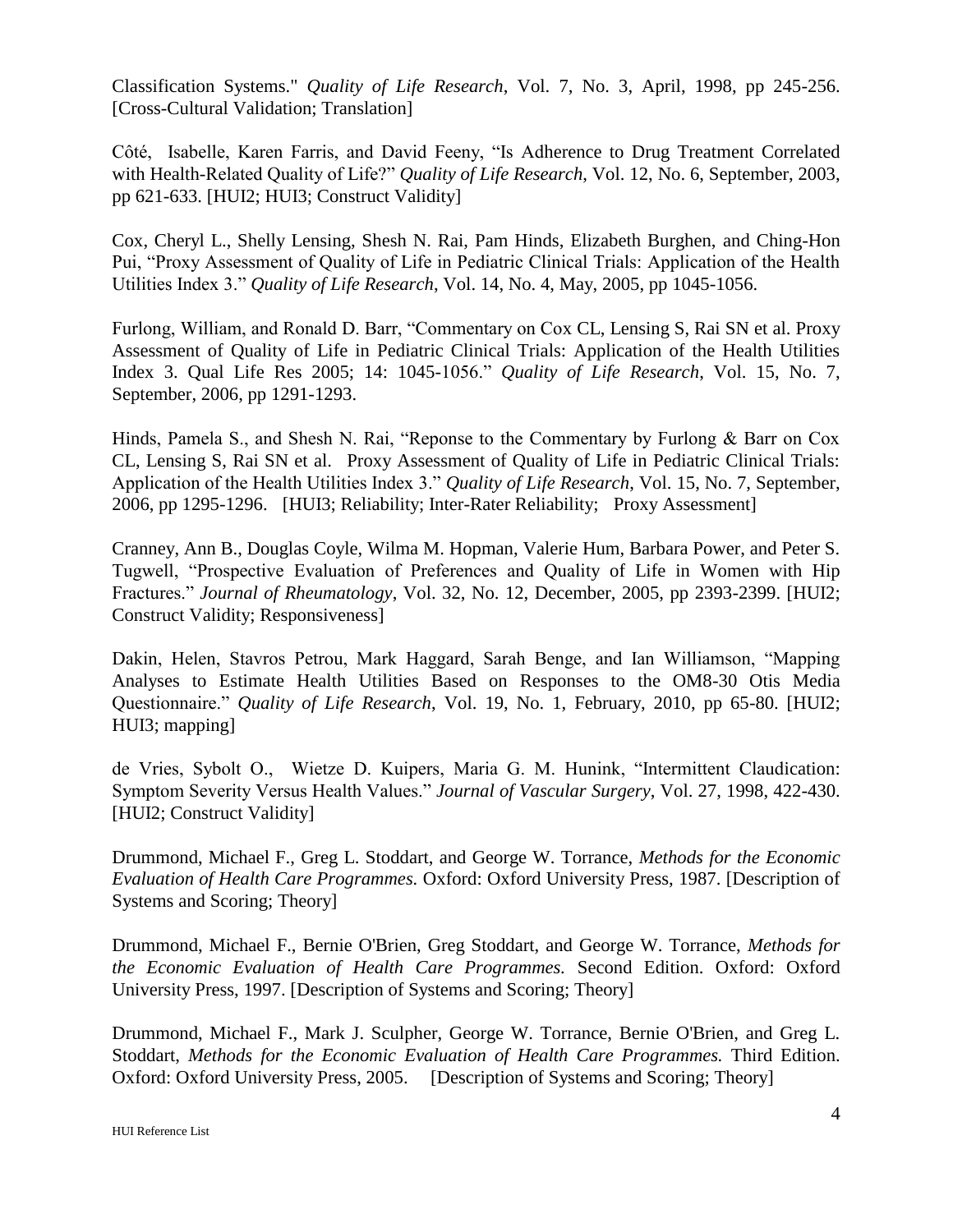Drummond, Michael, "Introducing Economic and Quality of Life Measurements into Clinical Studies." *Annals of Medicine*, Vol. 33, No. 5, July, 2001, pp 344-349. [Review Article]

Eiser, Christine, and Rachel Morse, "The Measurement of Quality of Life in Children: Past and Future Perspectives." *Developmental and Behavioral Pediatrics*, Vol. 22, No. 4, August, 2001, pp 248-256. [Review Article]

Espallargues, Mireia, Carolyn J. Czoski-Murray, Nicholas J. Bansback, Jill Carlton, Grace M. Lewis, Lindsey A. Hughes, Christopher S. Brand, and John E. Brazier, "The Impact of Age-Related Macular Degenerationon Health Status Utility Values." *Investigative Ophthalmology and Visual Science*, Vol. 46, No. 11, November, 2005, pp 4016-4023. [HUI3; Construct Validity]

Ettema, Teake P., Rose-Marie Droes, Jacomine de Lange, Gideon J. Mellenbergh, and Miel W. Ribbe, "A Review of Quality of Life Instruments Used in Dementia." *Quality of Life Research*, Vol. 14, No. 3, April, 2005, pp 675-686. [HUI2; HUI3; Review Article]

Feeny, David and George W. Torrance, "Incorporating Utility-Based Quality-of-Life Assessments in Clinical Trials: Two Examples." *Medical Care*, Vol. 27, No. 3, Supplement, March, 1989, pp S190-S204. [Theory]

Feeny, David, William Furlong, Ronald D. Barr, George W. Torrance, Peter Rosenbaum, and Sheila Weitzman, "A Comprehensive Multiattribute System for Classifying the Health Status of Survivors of Childhood Cancer." *Journal of Clinical Oncology*, Vol. 10, No. 6, June, 1992, pp 923-928. [HUI2; Description; Construct Validity]

Feeny, David, William Furlong, Michael Boyle, and George W. Torrance, "Multi-Attribute Health Status Classification Systems: Health Utilities Index." *PharmacoEconomics*, Vol 7, No 6, June, 1995, pp 490-502. [HUI2; HUI3; Description; Development of Systems]

Feeny, David H., George W. Torrance, and William J. Furlong, "Health Utilities Index," Chapter 26 In Bert Spilker, ed. *Quality of Life and Pharmacoeconomics in Clinical Trials*. Second Edition. Philadelphia: Lippincott-Raven Press, 1996, pp 239-252. [HUI2; HUI3; Description of Systems; Reliability; Scoring; Validity]

Feeny, David H., George W. Torrance, and Roberta Labelle, "Integrating Economic Evaluations and Quality of Life Assessments," In Bert Spilker, ed. *Quality of Life and Pharmacoeconomics in Clinical Trials*. Second Edition. Philadelphia: Lippincott-Raven Press, 1996, pp 85-95. [Description of Systems and Scoring]

Feeny, David, William Furlong, and Ronald D. Barr, "Multiattribute Approach to the Assessment of Health-Related Quality of Life: Health Utilities Index." *Medical and Pediatric Oncology*, Vol. 31, Supplement 1, 1998, pp 54-59. [HUI2; Construct Validity; Responsiveness]

Feeny, David, "A Utility Approach to Assessing Health-Related Quality of Life." *Medical Care*, Vol. 38, No. 9, Supplement II, September, 2000, pp II-151 - II-154. [Theory]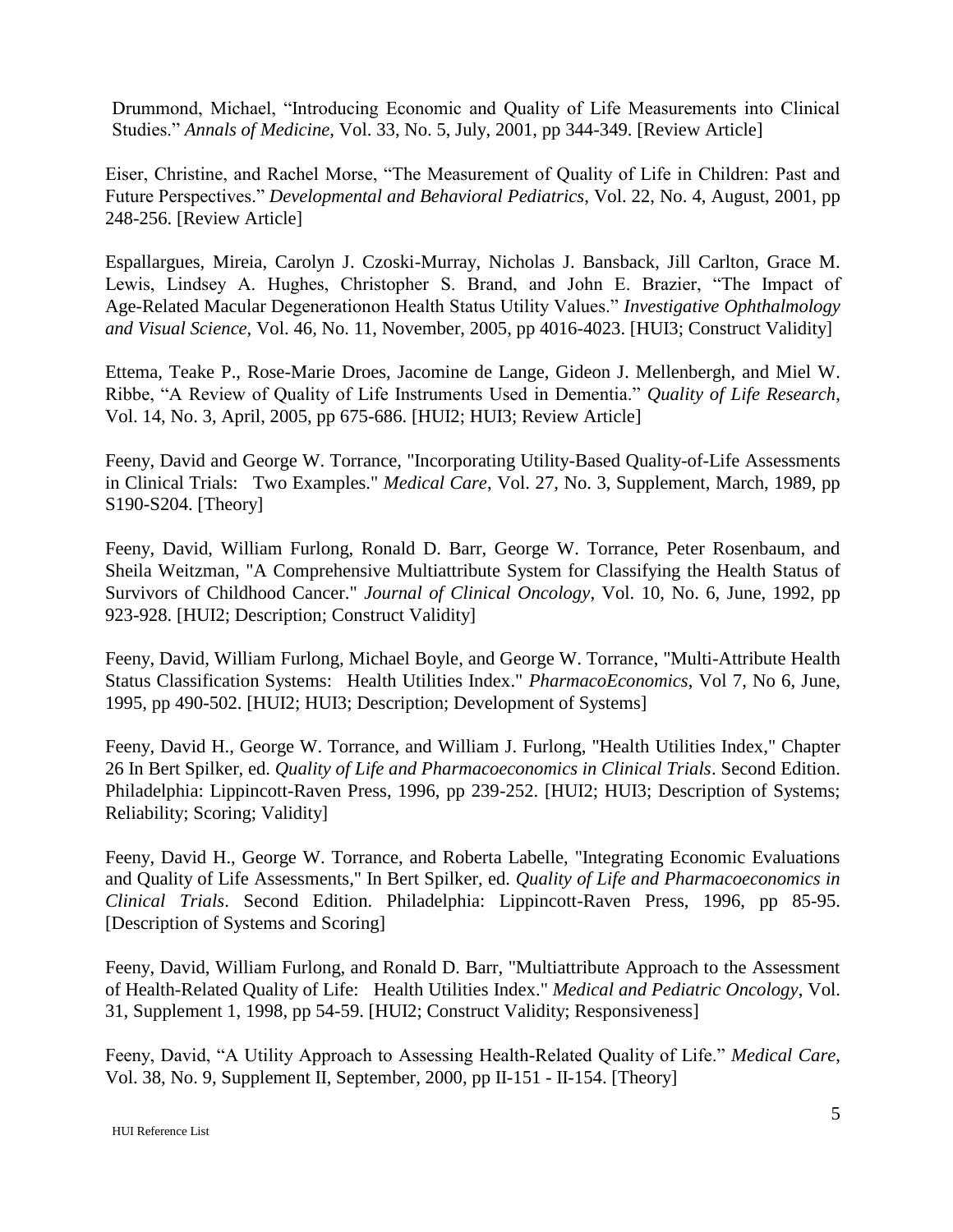Feeny, David, William Furlong, George W. Torrance, Charles H. Goldsmith, Zenglong Zhu, Sonja DePauw, Margaret Denton, and Michael Boyle, "Multi-Attribute and Single-Attribute Utility Functions for the Health Utilities Index Mark 3 System."*Medical Care*, Vol. 40, No. 2, February, 2002, pp 113-128. [HUI3; Scoring]

Feeny, David, "Health-Status Classification Systems for Summary Measures of Population Health," Chapter 7.2 in Christopher J. L. Murray, Joshua A. Salomon, Colin D. Mathers, and Alan D. Lopez, eds., *Summary Measures of Population Health: Concepts, Ethics, Measurement and Applications*. Geneva, World Health Organization, 2002, pp 329-341. [HUI2; HUI3; Review Article]

Feeny, David, "The Utility Approach to Assessing Population Health," Chapter 10.2 in Christopher J. L. Murray, Joshua A. Salomon, Colin D. Mathers, and Alan D. Lopez, eds., *Summary Measures of Population Health: Concepts, Ethics, Measurement and Applications*. Geneva, World Health Organization, 2002, pp 515-528. [HUI2; HUI3; Review Article]

Feeny, David, Chris Blanchard, Jeffrey L. Mahon, Robert Bourne, Cecil Rorabeck, Larry Stitt, and Susan Webster-Bogaert, "Comparing Community-Preference Based and Direct Standard Gamble Utility Scores: Evidence from Elective Total Hip Arthroplasty." *International Journal of Technology Assessment in Health Care*, Vol. 19, No. 2, Spring, 2003, pp 362-372. [HUI2; HUI3; Scoring]

Feeny, David, William Furlong, Saroj Saigal, and Jian Sun,"Comparing Directly Measured Standard Gamble Scores to HUI2 and HUI3 Utility Scores: Group and Individual-Level Comparisons." *Social Science & Medicine*, Vol. 58, No. 4, February, 2004, pp 799-809. [HUI2; HUI3; Scoring]

Feeny, David, Chris M. Blanchard, Jeffrey L. Mahon, Robert Bourne, Cecil Rorabeck, Larry Stitt, and Susan Webster-Bogaert, "The Stability of Utility Scores: Test-Retest Reliability and the Interpretation of Utility Scores in Elective Total Hip Arthroplasty," *Quality of Life Research*, Vol. 13, No. 1, February, 2004, pp 15-22. [HUI2; HUI3; Test-retest reliability]

Feeny, David, Lieling Wu, and Ken Eng, "Comparing Short Form 6D, Standard Gamble, and Health Utilities Index Mark 2 and Mark 3 Utility Scores: Results from Total Hip Arthroplasty Patients." *Quality of Life Research*, Vol. 13, No. 10, December, 2004, pp 1659-1670. [HUI2; HUI3; Scoring]

Feeny, David, Karen Farris, Isabelle Côté, Jeffrey A. Johnson, Ross T. Tsuyuki, and Ken Eng, "A Cohort Study Found the RAND-12 and Health Utilities Mark 3 Demonstrated Construct Valiidity in High-Risk Primary-Care Patients." *Journal of Clinical Epidemiology*, Vol. 58, No. 2, 2005, pp 138-141. [HUI3; Construct Validity]

Feeny, David, "The Health Utilities Index: A Tool for Assessing Health Benefits." *Patient Reported Outcomes Newsletter*, No. 34, Spring, 2005, pp 2-6. [HUI2; HUI3; Review Article] <http://www.pro-newsletter.com/>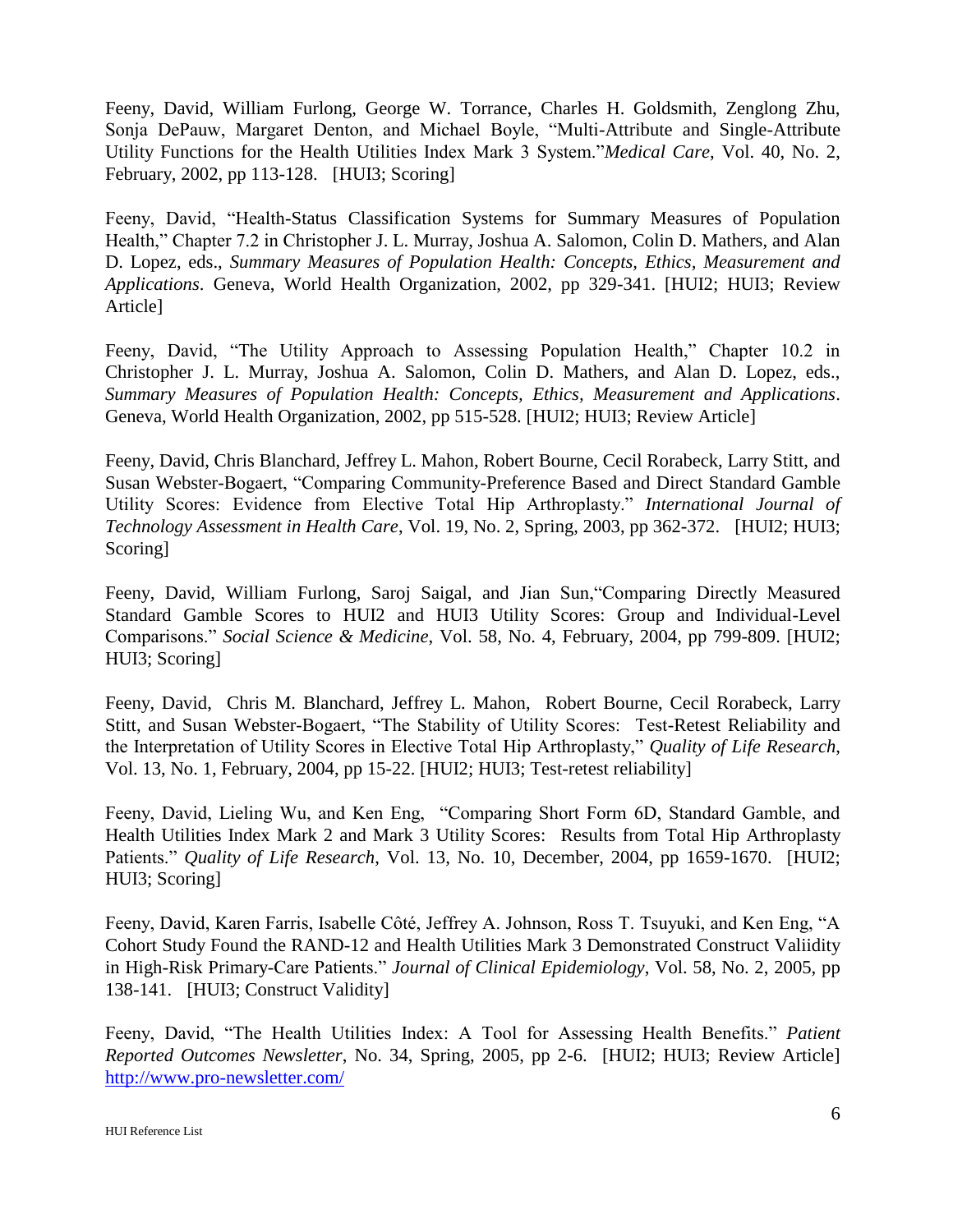Feeny, David, "The Roles for Preference-Based Measures in Support of Cancer Research and Policy," Chapter 4 in Joseph Lipscomb, Carolyn Cook Gotay, and Claire Snyder, eds., *Outcomes Assessment in Cancer: Measures, Methods, and Applications,* New York, Cambridge University Press, 2005, pp 69-92. [HUI2; HUI3; Review Article]

Feeny, David, "Preference-Based Measures: Utility and Quality-Adjusted Life Years," Chapter 6.2 in Peter Fayers and Ron Hays, eds., *Assessing Quality of Life in Clinical Trials*, Second Edition, Oxford, Oxford University Press, 2005, pp 405-429. [HUI2; HUI3; Review Article]

Feeny, David, "Comparing and Contrasting Utilities and Willingness to Pay," Chapter 20 in William R. Lenderking and Dennis A. Revicki, eds., *Advancing Health Outcomes Research Methods and Clinical Applications*, McLean, Virginia, International Society for Quality of Life Research and Degnon Associates, Inc., 2005, pp 353-367. [HUI2; HUI3; Review Article]

Feeny, David, "The Multi-Attribute Utility Approach to Assessing Health-Related Quality of Life," Chapter 34 in Andrew M. Jones, ed., *The Elgar Companion to Health Economics*, Cheltenham, Edward Elgar Publishing Ltd., 2006, pp 359-370; Chapter 36 in Andrew M. Jones, ed., *The Elgar Companion to Health Economics, Second Edition*. Cheltenham, Edward Elgar Publishing Ltd., 2012, pp 383-394. [HUI2; HUI3; Review Article]

Feeny, David, Nathalie Huguet, Bentson McFarland, and Mark S. Kaplan, "The Construct Validity of the Health Utilities Index Mark 3 in Assessing Mental Health in Population Health Surveys." *Quality of Life Research*, Vol. 18, No. 4, May, 2009, pp 519-526; electronic publication March 10, 2009. "Erratum" *Quality of Life Research*, Vol. 18, No. 5, June 2009, p. 667. [HUI3; construct validity, mental health]

Feeny, David, Nathalie Huguet, Bentson H. McFarland, Mark S. Kaplan Heather M. Orpana, and Elizabeth Eckstrom, "Hearing, Mobility, and Pain Predict Mortality: A Longitudinal Population-Based Study." *Journal of Clinical Epidemiology*, Vol. 65, No. 7, July, 2012, pp 764-777; published online April 19, 2012. [HUI3; Construct Validity; Predictive Validity]

Feeny, David H., Elizabeth N. Eckstrom, Evelyn P. Whitlock, and Leslie A. Perdue, "A Primer for Systematic Reviewers and Others on the Measurement of Functional Status and Health-Related Quality of Life in Older Adults." Agency for Healthcare Research and Quality, Research White Paper, Publication No. 13-EHC128-EF, September 23, 2013. [HUI2; HUI3; Review Article] [http://www.effectivehealthcare.ahrq.gov/search-for-guides-reviews-and-reports/?pageaction=displ](http://www.effectivehealthcare.ahrq.gov/search-for-guides-reviews-and-reports/?pageaction=displayProduct&productID=1727) [ayProduct&productID=1727](http://www.effectivehealthcare.ahrq.gov/search-for-guides-reviews-and-reports/?pageaction=displayProduct&productID=1727)

Felder-Puig, Rosemarie, E. Frey , G. Sonnleithner, David Feeny, H. Gadner, Ronald D. Barr, William Furlong, and Reinhard Topf, "German Cross-Cultural Adapation of the Health Utilities Index and Its Application to a Sample of Childhood Cancer Survivors." *European Journal of Pediatrics*, Vol. 159, No. 4, April, 2000, pp 283-288. [HUI2; Cross-Cultural Validation; Construct Validity; Reliability/Agreement; Translation]

Fisher, Gregory W., "Utility Models for Multiple Objective Decisions: Do They Accurately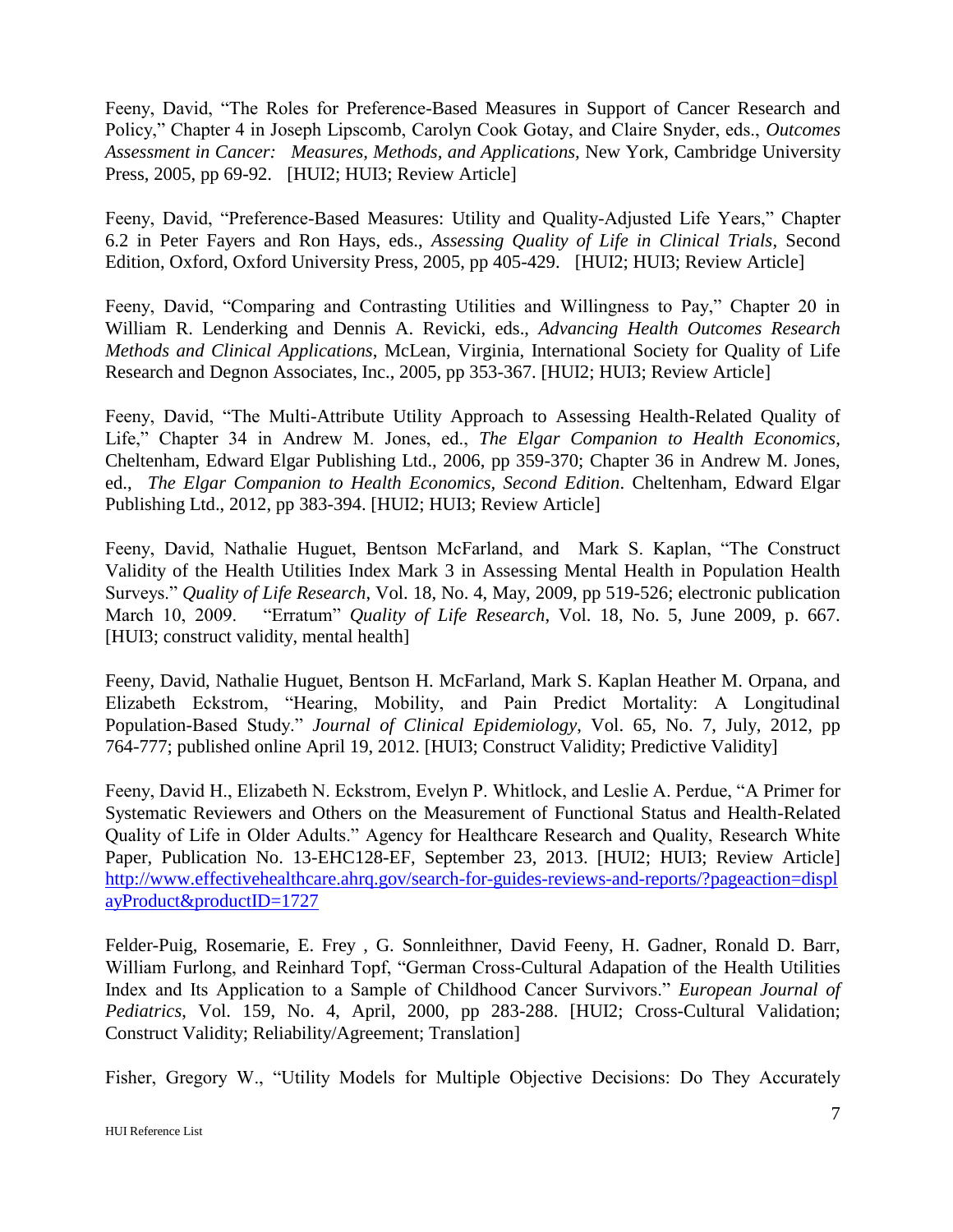Represent Human Preferences." *Decision Sciences*, Vol. 10, 1979, pp 451-479. [Theory]

Fisk, J. D., M. G. Brown, I. S. Sketris, L. M. Metz, T. J. Murray, and K. J. Stadnyk, "A Comparison of Health Utility Measures for the Evaluation of Multiple Sclerosis Treatments." *Journal of Neurology, Neurosurgery, and Psychiatry*, Vol. 76, No. 1, January, 2005, pp 58-63. [HUI3; Construct Validity; Test-Retest Reliability]

Franks, Peter, Erica L. Lubetkin, Marthe R. Gold, and Daniel J. Tancredi, "Mapping SF-12 to Preference-Based Instruments: Convergent Validity in a Low-Income, Minority Population." *Medical Care*. Vol. 41, No. 11, November, 2003, pp 1277-1283. [HUI3; scoring]

Franks, Peter, Janel Hanmer, and Dennis G. Fryback, "Relative Disutilities of 47 Risk Factors and Conditions Assessed with Seven Preference-Based Health Status Measures in a National US Sample. Toward Consistency in Cost-Effectiveness Analyses." *Medical Care*, Vol. 44, No. 5, May, 2006, pp 478-485. [HUI3; Construct Validity]

Fryback Dennis G., Mari Palta M, Dasha Cherepanov, Daniel Bolt, and Jee-Seon Kim, "Comparison of Five Health-Related Quality-of-Life Indexes using Item Response Theory Analysis." *Medical Decision Making*, Vol. 30, No. 1, January-February, 2010, pp 5-15; published Online October 20, 2009. [HUI2; HUI3; construct validity]

Fryback, Dennis G., "Measuring Health-Related Quality of Life," *Workshop on Advancing Social Science Theory and Research: The Importance of Common Metrics*, Washington, DC, National Academy of Sciences, Division of Behavioral and Social Sciences and Education, February 25-26, 2010; http://www7.nationalacademies.org/dbasse/The\_Importance\_of\_Common\_Metrics.html [HUI2; HUI3; Review Article]

Fu, Ligia, Danielle Talsma, Fulgencio Baez, Miguel Bonilla, Belgica Moreno, Maria Ah-Chu, Armando Pena, William Furlong, and Ronald D. Barr, "Measurement of Health-Related Quality of Life in Survivors of Cancer in Childhood in Central America: Feasibility, Reliability, and Validity." *Journal of Pediatric Hematology/Oncology*, Vol. 28, No. 6, June, 2006, pp 331-341. [HUI2; HUI3; Construct Validity; Inter-rater Reliability]

Furlong, William, George W. Torrance, and David Feeny, "Properties of Health Utilities Index: Preliminary Evidence." *Quality of Life Newsletter*, Numbers 13-14, June, 1995 - January, 1996, pages 3, 4, and 10. [HUI2; HUI3; Construct Validity; Reliability]

Furlong, William, David Feeny, George W. Torrance, Charles Goldsmith, Sonja DePauw, Zenglong Zhu, Margaret Denton, and Michael Boyle, "Multiplicative Multi-Attribute Utility Function for the Health Utilities Index Mark 3 (HUI3) System: A Technical Report," McMaster University Centre for Health Economics and Policy Analysis Working Paper No. 98-11. Information on ordering CHEPA Working Papers may be obtained from the Centre for Health Economics and Policy Analysis, HSC 3H1, McMaster University, 1200 Main Street West, Hamilton, ON L8N 3Z5 Canada; (905) 525-9140, ext. 22122; FAX: (905) 546-5211; E-mail: chepa@mcmaster.ca; web: <http://www.chepa.org/home/default.asp> [http://hiru.mcmaster.ca/chepa/\[](http://hiru.mcmaster.ca/chepa/)Scoring]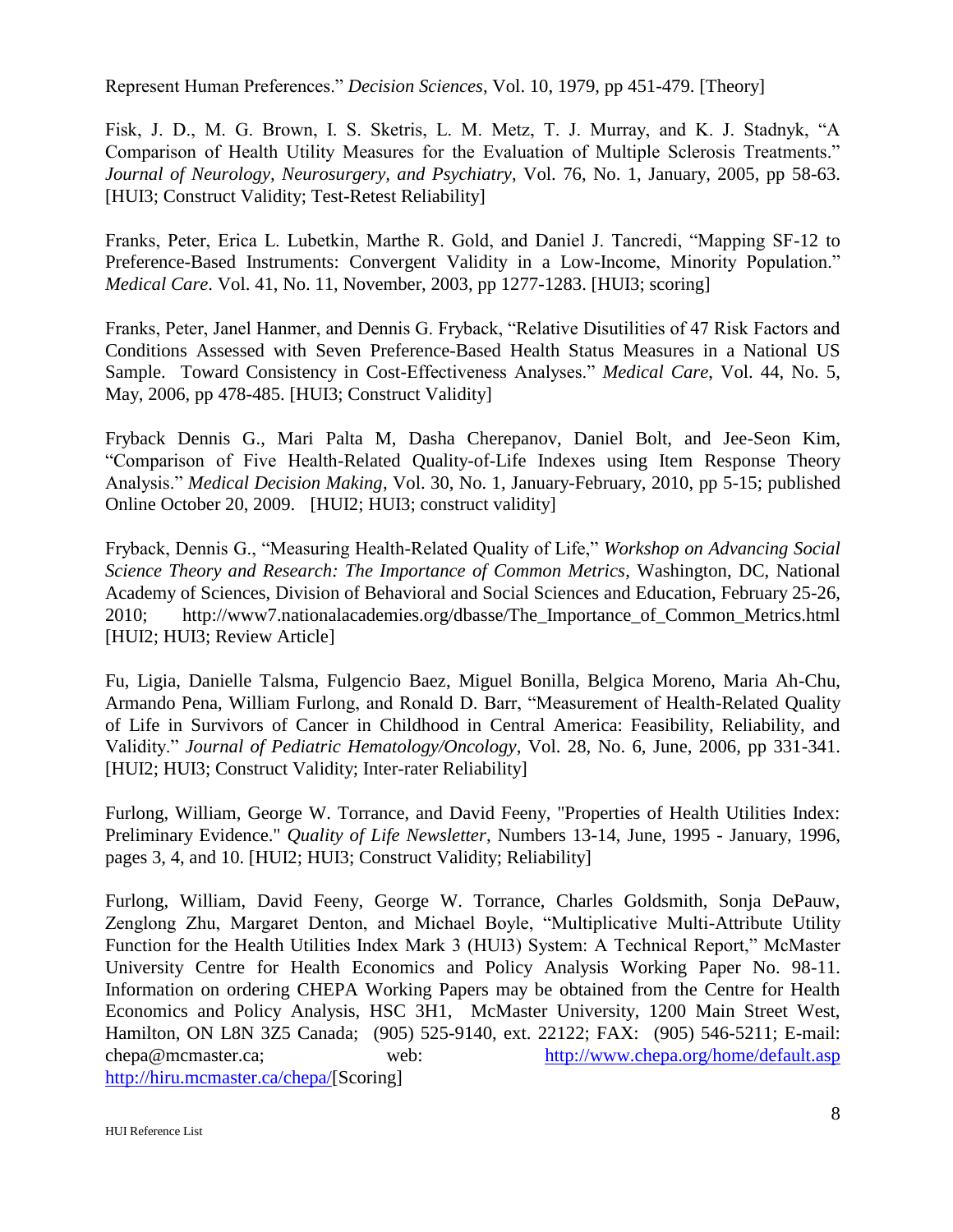Furlong William J., David H. Feeny, George W. Torrance, and Ronald D. Barr, "The Health Utilities Index (HUI®) System for Assessing Health-Related Quality of Life in Clinical Studies." McMaster University Centre for Health Economics and Policy Analysis Working Paper No. 01-02, March, 2001.. Information on ordering CHEPA Working Papers may be obtained from the Centre for Health Economics and Policy Analysis, HSC 3H1, McMaster University, 1200 Main Street West, Hamilton, ON L8N 3Z5 Canada; (905) 525-9140, ext. 22122; FAX: (905) 546-5211; E-mail: chepa@mcmaster.ca; web: <http://www.chepa.org/home/default.asp> [http://chepa.mcmaster.ca/\[](http://chepa.mcmaster.ca/)HUI2; HUI3; Description of Systems; Reliability; Scoring; Validity]

Furlong William J., David H. Feeny, George W. Torrance, and Ronald D. Barr, "The Health Utilities Index (HUI) System for Assessing Health-Related Quality of Life in Clinical Studies." *Annals of Medicine*, Vol. 33, No. 5, July, 2001, pp 375-384. [HUI2; HUI3; Description of Systems; Reliability; Scoring; Validity]

Gabriel, Sherine E., Terry S. Kneeland, L. Joseph Melton, III, Megan M. Moncur, Bruce Ettinger, and Anna N. A. Tosteson, "Health-Related Quality of Life in Economic Evaluations for Osteoporosis: Whose Values Should We Use?" *Medical Decision Making*, Vol. 19, No. 2, April-June, 1999, pp 141-148. [HUI2; Scoring]

Garber. Alan M., Milton C. Weinstein, George W. Torrance, and Mark S. Kamlet, "Theoretical Foundations of Cost-Effectiveness Analysis," Chapter 2 in Marthe R. Gold, Joanna E. Siegel, Louise B. Russell, and Milton C. Weinstein, eds., *Cost-Effectiveness in Health and Medicine*. New York: Oxford University Press, 1996, pp 25-53. [Theory]

Garratt, Andrew, Louise Schmidt, Anne Mackintosh, and Ray Fitzpatrick, "Quality of Life Measurement: Bibliographic Study of Patient Assessed Health Outcome Measures." *British Medical Journal*, Vol. 324, No. 7351, June 15, 2002, pp 1417-1421. [Review Article]

Garster, Noelle C., Mari Palta, Nancy K. Sweitzer, Robert M. Kaplan, and Dennis G. Fryback, "Measuring Health-Related Quality of Life in Population-Based Studies of Coronary Heart Disease: Comparing Six Generic Indexes and a Disease-specific Proxy Score." *Quality of Life Research*, Vol. 18, No. 9, November, 2009, pp 1239-1247. [HUI2; HUI3; Construct Validity]

Gemke, Reinoud J. B. J., and Gouke J. Bonsel, "Reliability and Validity of a Comprehensive Health Status Measure in a Heterogeneous Population of Children Admitted to Intensive Care." *Journal of Clinical Epidemiology*, Vol 49, No 3, March, 1996, pp 327-333. [HUI2; Construct Validity; Reliability]

Glick, Henry A., Daniel Polsky, Richard J. Willke, and Kevin A. Schulman, "A Comparison of Preference Assessment Instruments Used in a Clinical Trial: Responses to the Visual Analog Scale from the EuroQol EQ-5D and the Health Utilities Index." *Medical Decision Making*, Vol. 19, No. 3, July-September, 1999, pp 265-275. [HUI2; Construct Validity; Scoring]

Gold, Marthe R., Donald L. Patrick, George W. Torrance, Dennis G. Fryback, David C. Hadorn, Mark S. Kamlet, Norman Daniels, and Milton C. Weinstein, "Identifying and Valuing Outcomes,"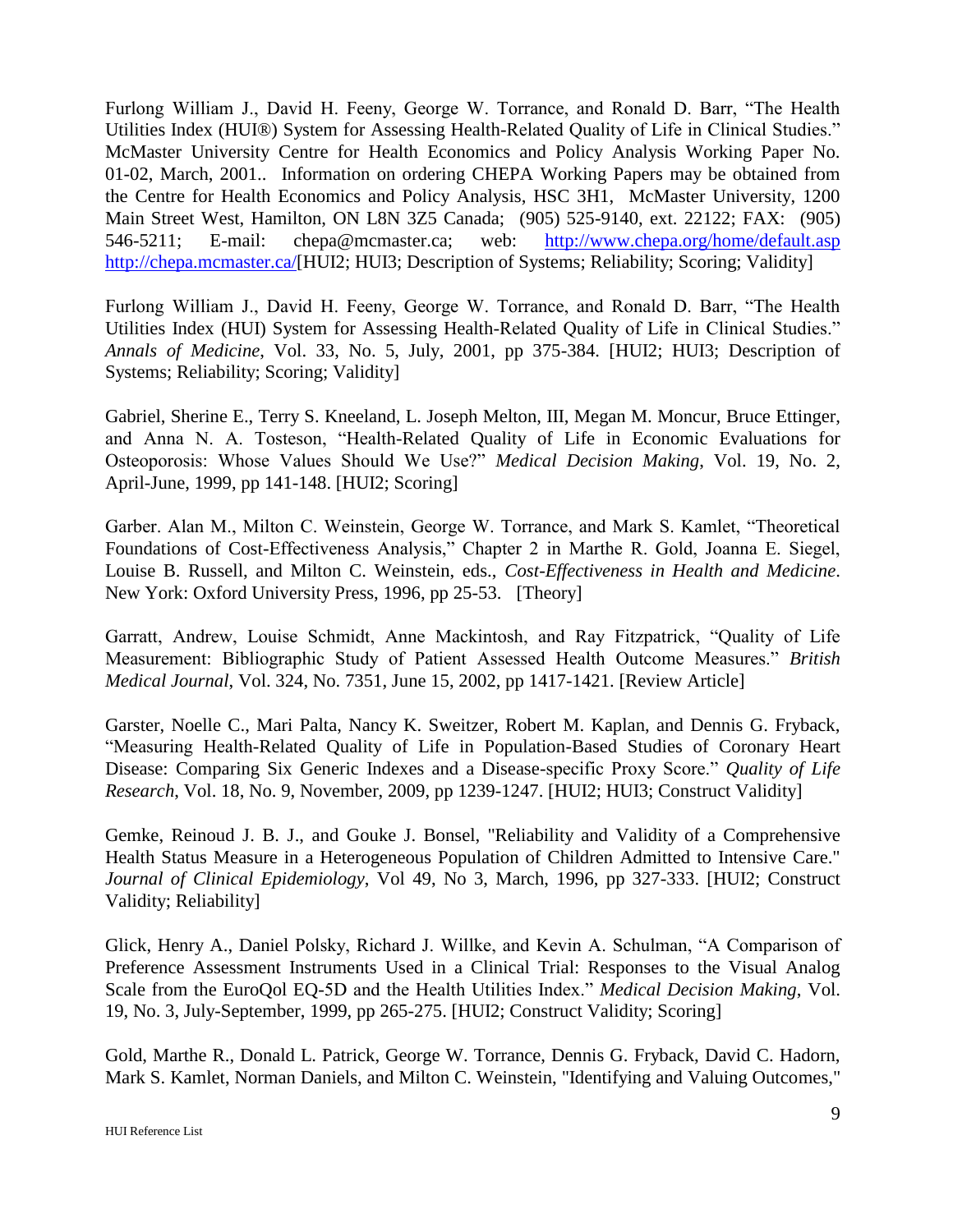Chapter 4 in Marthe R. Gold, Joanna E. Siegel, Louise B. Russell, and Milton C. Weinstein, eds., *Cost-Effectiveness in Health and Medicine*. New York: Oxford University Press, 1996, pp 82-134. [Description of Systems; Theory]

Grange, Angela, Hilary Bekker, Jane Noyes, and Pauline Langley, "Adequacy of Health-Related Quality of Life Measures in Children Under 5 Years Old: Systematic Review." *Journal of Advanced Nursing*, Vol. 59, No. 3, August, 2007, pp 197-220. [HUI2; HUI3; Comprehensive Health Status Classification System for Pre-School Children, CHSCS-PS; Review Paper]

Grima, Daniel T., George W. Torrance, G. Francis, G. Rice, A. J. Rosner, and L. LaFortune, "Cost and Health Related Quality of Life Consequences of Multiple Sclerosis." *Multiple Sclerosis*, Vol. 6, No. 2, April, 2000, pp 91-98. [HUI2; Construct Validity]

Grootendorst, Paul, David Feeny, and William Furlong, "Does It Matter Whom and How You Ask? An Investigation into Inter- and Intra-rater Agreement in the 1990 Ontario Health Survey." *Journal of Clinical Epidemiology*, Vol. 50, No. 2, February, 1997, pp 127-135. [HUI3; Reliability]

Grootendorst, Paul, David Feeny, and William Furlong, "Health Utilities Index Mark 3: Evidence of Construct Validity for Stroke and Arthritis in a Population Health Survey." McMaster University Centre for Health Economics and Policy Analysis Working Paper No. 99-06, June, 1999. [Construct Validity]

Grootendorst, Paul, David Feeny, and William Furlong, "Health Utilities Index Mark 3: Evidence of Construct Validity for Stroke and Arthritis in a Population Health Survey." *Medical Care*, Vol. 38, No. 3, March, 2000, 290-299. [Construct Validity]

Grosse, Scott D., Lisa A. Prosser, Keiko Asakawa, and David Feeny, "QALY Weights for Neurosensory Impairments in Economic Evaluations: Case Studies and a Critique." *Expert Review of Pharmacoeconomics & Outcomes Research*, Vol. 10, No, 3, June, 2010, pp 293-308. [HUI2; HUI3; Review Article]

Harsanyi, John C., "Cardinal Welfare, Individualistic Ethics, and Interpersonal Comparisons of Utility." *Journal of Political Economy*, Vol. 63, 1955, pp 309-321. [Scoring; Theory]

Hatoum, Hind T., John E. Brazier, and Kasem S. Akhras, "Comparison of the HUI3 with the SF-36 Preference Based SF-6D in a Clinical Trial Setting." *Value and Health*, Vol. 7, No. 5, September, 2004, pp 602-609. [HUI3; Construct Validity; Responsiveness]

Hawthorne, Graeme, Jeff Richardson, and Neil Atherton Day, "A Comparison of the Assessment of Quality of Life (AQoL) with Four Other Generic Utility Instruments." *Annals of Medicine*, Vol. 33, No. 5, July, 2001, pp 358-370. [HUI3; Review Paper; Construct Validity]

Hawthorne, Graeme, and Jeff Richardson, "Measuring the Value of Program Outcomes: A Review of Multiattribute Utility Measures." *Expert Review of Pharmacoeconomics & Outcomes Research*, Vol. 1, No. 2, 2001, pp 215-228. [HUI3; Review Paper; Construct Validity]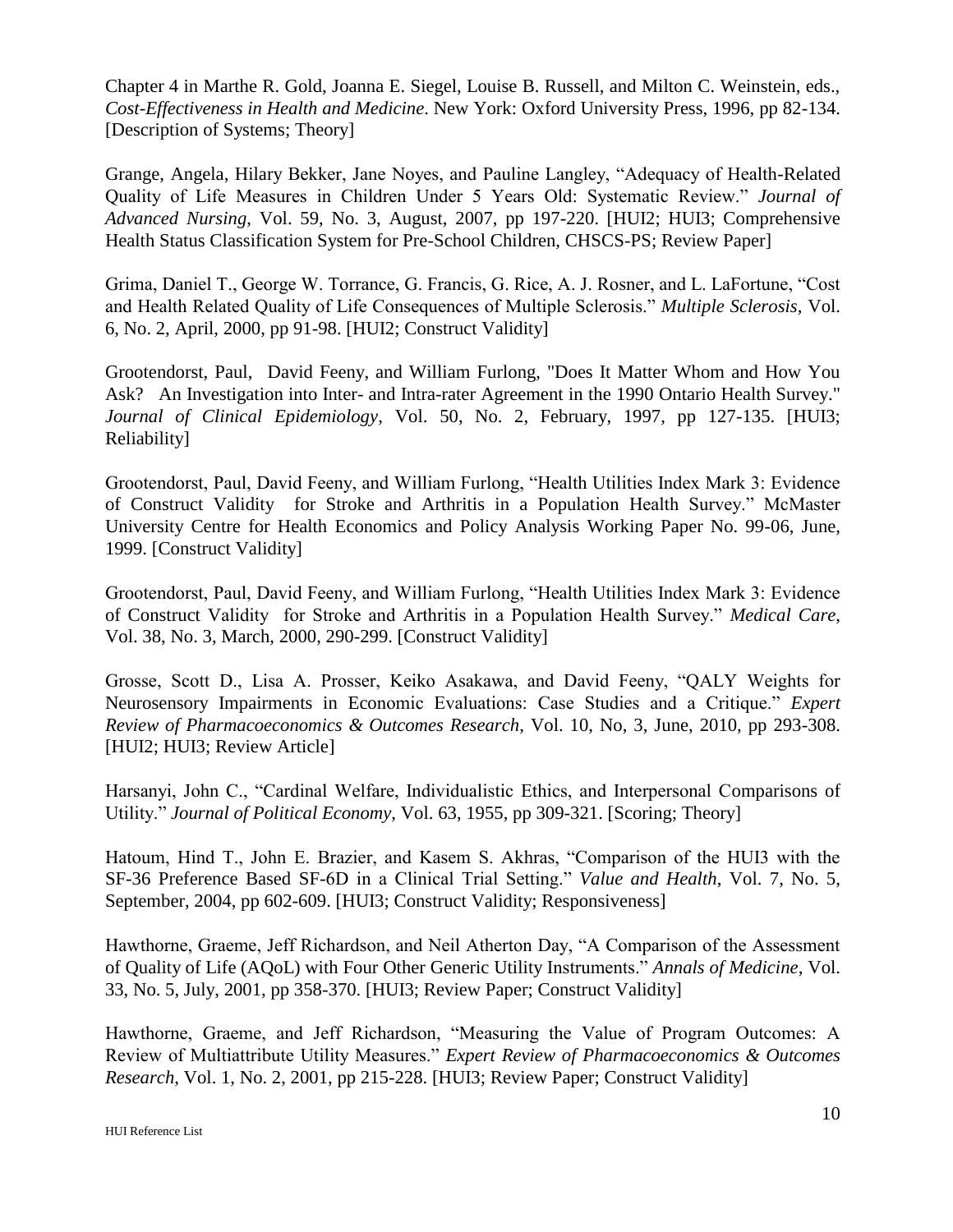Hays, Ron D., Seongeun Kim, Karen L. Spritzer, Robert Kaplan, Steve Tally, David Feeny, Honghu Liu, and Dennis Fryback, "Effects of Mode and Order of Administration on Generic Health-Related Quality of Life Scores", *Value in Health*, Vol. 12, No. 6, September, 2009, pp 1035-1039; published online May 15, 2009. [HUI2; HUI3; Mode of Administration]

Hille, E. T. M., A. L. den Ouden, M. C. Stuifbergen, G. H. W. Verrips, A. G. C. Vogels, R. Brand, J. Bennebroek Gravenhorst, and S. P. Verloove-Vanhorick, "Is Attrition Bias a Problem in Neonatal Follow-Up?" *Early Human Development*, Vol. 81, No. 11, November, 2005, pp 901-908. [HUI3; Construct Validity]

Horsman, John, William Furlong, David Feeny, and George Torrance, "The Health Utilities Index (HUI® ): Concepts, Measurement Properties and Applications." *Health and Quality of Life Outcomes* (electronic journal) (Vol. 1: 54, October 16, 2003), <http://www.hqlo.com/content/1/1/54> [HUI2; HUI3; Review Article]

Houle, Christian, and Jean-Marie Berthelot, "A Head-to-Head Comparison of the Health Utilities Mark 3 and the EQ-5D for the Population Living in Private Households in Canada." *Quality of Life Newsletter*, No. 24, January - June, 2000, pp 5-6. [Construct Validity]

Hung, Shih-Ying, A. Simon Pickard, Whitney P. Witt, and Bruce L. Lambert, "Pain and Depression in Caregivers Affected Their Perception of Pain in Stroke Patients." *Journal of Clinical Epidemiology*, Vol. 60, No. 9, September, 2007, pp 963-970. [HUI3; Construct Validity; Inter-Rater Reliability]

Institute of Medicine Committee to Evaluate Measures of Health Benefit for Environmental, Health, and Safety Regulation, Wilhelmine Miller, Lisa A. Robinson, and Robert S. Lawrence, eds., *Valuing Health for Regulatory Cost-Effectiveness Analysis*. Washington, DC, The National Academies Press, 2006. [HUI2; HUI3; Review Volume].

Janse, A. J., R. J. B. J. Gemke, C. S. P. M. Uiterwall, I. Van der Tweel, J. L. L. Kimpen, and G. Sinnema, "Quality of Life: Patients and Doctors Don't Always Agree: A Meta-Analysis." *Journal of Clinical Epidemiology*, Vol. 57, No. 7, July, 2004, pp 653-661. [HUI2; HUI3; Inter-rater Reliability]

Janse, A. J., G. Sinnema, C. S. P. M. Uiterwaal, J. L. L. Kimpen, and R. J. B. J. Gemke, "Quality of Life in Chronic Illness: Perceptions of Parents and Paeditricians." *Archives of Diseases in Childhood*, Vol. 90, No. 5, May, 2005, pp 486-491. [HUI3; Inter-rater Reliability]

Janse, A. J., C. S. P. M. Uiterwall, R. J. B. J. Gemke, J. L. L. Kimpen, and G. Sinnema, "A Difference in Perception of Quality of Life in Chronically Ill Children Was Found Between Parents and Pediatricians." *Journal of Clinical Epidemiology*, Vol. 58, No. 5, May, 2005, pp 495-502. [HUI3; Construct Validity; Reliability]

Janssen, Mathieu F. (Bas), Erwin Birnie, and Gouke J. Bonsel, "Evaluating the Discriminatory Power of EQ-5D, HUI2, and HUI3 in a US General Population Survey Using Shannon's Indices."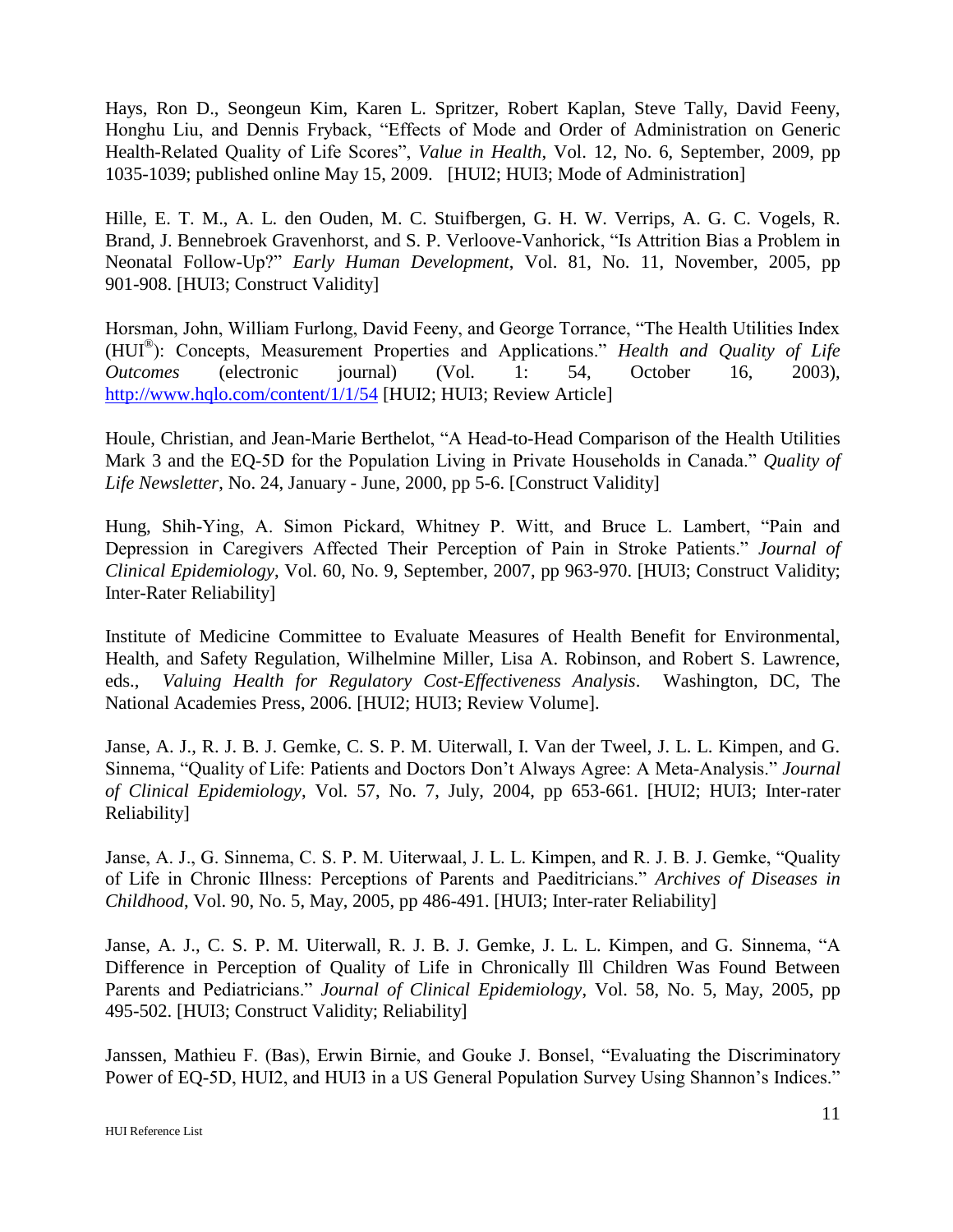*Quality of Life Research*, Vol. 16, No. 5, June, 2007, pp 895-904. [HUI2; HUI3; Construct Validity]

Jones, C. Allyson, and David H. Feeny, "Agreement Between Patient and Proxy Responses on Health-Related Quality of Life After Hip Fracture." *Journal of the American Geriatrics Society*, Vol. 53, No. 7, July, 2005, pp 1227-1233. [HUI2; HUI3; Inter-Rater Agreement; Reliability; Construct Validity]

Jones. C. Allyson, David Feeny, and Ken Eng, "Test-Retest Reliability of Health Utilities Index Scores: Evidence from Hip Fracture." *International Journal of Technology Assessment in Health Care*, Vol. 21, No. 3, August, 2005, pp 393-398. [HUI2; HUI3; Test-Retest Reliability]

Kaplan, Mark S., Jean-Marie Berthelot, *David H. Feeny*, Bentson H. McFarland, Saeeda Khan, and Heather Orpana, "The Predictive Validity of Two Measures of Health-Related Quality of Life: Mortality in a Longitudinal Population-Based Study," *Quality of Life Research*, Vol. 16, No. 9, November, 2007, pp 1539-1546. [HUI3; Construct Validity; Predictive Validity]

Kaplan, Robert M., Erik J. Groessl, Nishan Sengupta, William J. Sieber, and Theodore G. Ganiats, "Comparison of Measured Utility Scores and Imputed Scores from the SF-36 in Patients with Rheumatoid Arthritis." *Medical Care*, Vol. 43, No. 1, January, 2005, pp 79-87. [HUI2; HUI3; Construct Validity; Responsiveness]

Kaplan, Robert, Steven Tally, Ron D. Hays, David Feeny, Theodore Ganiats, Mari Palta, and Dennis G. Fryback, " Five Preference-Based Indexes in Cataract and Heart-Failure Patients Were Not Equally Responsive to Change." *Journal of Clinical Epidemiology*, Vol. 64, No. 5, May, 2011 pp. 497-506; published online August 4, 2010. [HUI2; HUI3; Construct Validity; Responsiveness]

Keeney, Ralph L., "A Group Preference Axiomatization with Cardinal Utility." *Management Science*, Vol. 22, No. 2, October, 1976, pp 140-145. [Scoring; Theory]

Keeney, Ralph L., "Building Models of Values." *European Journal of Operational Research*, Vol. 37, No. 2, November, 1988, pp 149-157. [Scoring; Theory]

Keeney, Ralph L., and Howard Raiffa. *Decisions with Multiple Objectives: Preferences and Value Tradeoffs*. New York: Cambridge University Press, 1993. First Edition: John Wiley & Sons, 1976. [Scoring; Theory]

Keren, Ron, Susmita Pati, and Chris Feudtner, "The Generation Gap: Differences Between Children and Adults Pertinent to Economic Evaluation of Health Interventions." *Pharmacoeconomics*, Vol. 22, No. 2, 2004, pp 71-81. [HUI2, HUI3]

Kharroubi, Samer A., and Christopher McCabe, "Modeling HUI 2 Health State Preference Data Using a Nonparametric Bayesian Method." *Medical Decision Making*, Vol. 28, No. 6, November-December, 2008, pp 875-887. [HUI2; Scoring Function, UK preferences]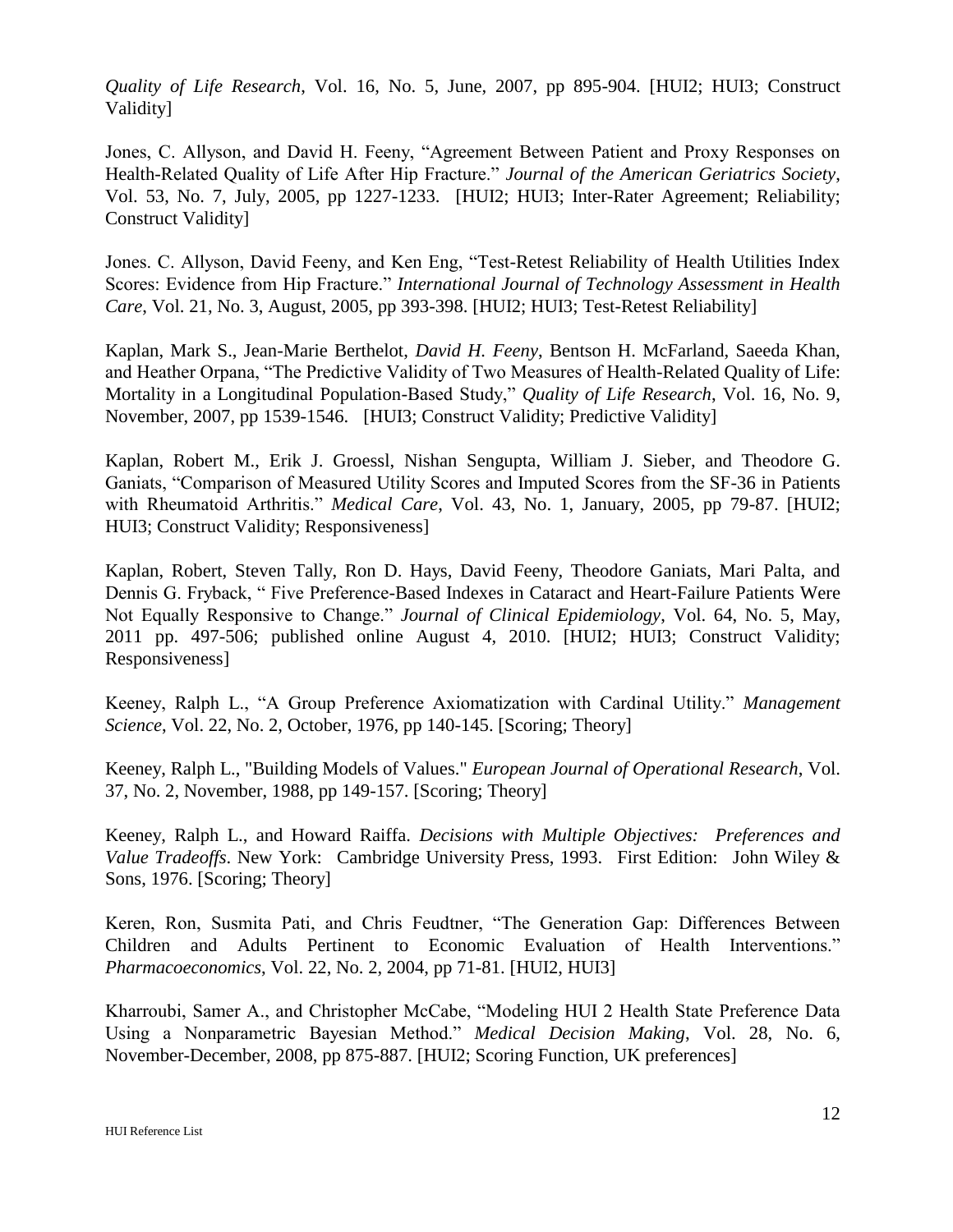Konerding, Uwe, Jorn Moock, and Thomas Kohlmann, "The Classification Systems of the E Q-5D, the HUI II, and the SF-6D: What Do They Have in Common?" *Quality of Life Research*, Vol. 9, November, 2009, pp 1249-1261. [HUI2; Construct Validity]

Konerding, Uwe, "Preference-Based Index Measurement of Health-Related Quality of Life: When Does it Reflect Only Arbitrary Settings of the Research?" *Health Economics*, Vol. 20, No. 4, April, 2011, pp 471-483; published online April 11, 2010. [HUI2; HUI3; Scoring]

Koomen, Irene, Hein Raat, Aag Jennekens-Schinkel, Diederick E. Grobbee, John J. Roord, and Marceline van Furth, "Academic and Behavioral Limitations and Health-Related Quality of Life in School-Age Survivors of Bacterial Meningitis." *Quality of Life Research*, Vol. 14, No. 6, August, 2005, pp 1563-1572. [HUI2; HUI3; Construct Validity]

Kopec, Jacek A., and Kevin D. Willison, "A Comparative Review of Four Preference-Weighted Measures of Health-Related Quality of Life." *Journal of Clinical Epidemiology*, Vol. 56, No. 4, April, 2003, pp 317-325. [HUI3; Review Article]

Kopec, J.A., E. C. Sayre, W. M. Flanagan, P. Fines, J. Cibere, Md. M. Rahman, N. J. Bansback, A. H. Anis, J. M. Jordon, B. Sobolev, J. Aghajanian, W. Kang, N. V. Greidanus, D. S. Garbuz, G. A. Hawker, and E. M Badley, "Development of a Population-Based Microsimulation Model of Osteoarthritis in Canada." *Osteoarthritis and Cartilage*, Vol. 18, No. 3, March, 2010, pp 303-311. [HUI3; Construct Validity]

Krahn, Murray, Paul Ritvo, Jane Irvine, George Tomlinson, Karen E. Bremner, Andrea Bezjak, John Trachtenberg, and Gary Naglie, "Patient and Community Preferences for Outcomes in Prostrate Cancer: Implications for Clinical Policy." *Medical Care*, Vol. 41, No. 1, January, 2003, 153-164. [HUI3; Construct Validity]

Krahn, Murray, Karen E. Bremner, George Tomlinson, Paul Ritvo, Jane Irvine, and Gary Naglie, "Responsiveness of Disease-Specific and Generic Utility Instruments in Prostate Cancer Patients." *Quality of Life Research*, Vol. 16, No. 3, April, 2007, pp 509-522. [HUI2; HUI3; Construct Validity; Responsiveness]

Kromm, Seija K., Jennifer Bethell, Ferne Kraglund, Sarah A. Edwards, Audrey Laporte, Peter C. Coyte, and Wendy J. Ungar," Characteristics and quality of pediatric cost-utility analyses." *Quality of Life Research*, Vol. 21, No. 8, October, 2012, pp 1315-1315; published online October 29, 2011. [HUI2; HUI3; Review Article]

Kubba, Haytham, Iain C. Swan, and Stuart Gatehouse, "Measuring Quality of Life in Preschool Children with Sore Throats and Otitis Media Using the TAPQOL Questionnaire." *Otolaryngology-Head and Neck Surgery*, Vol. 132, No. 4, April, 2005, pp 647-652. [HUI3; Construct Validity]

Kulkarni, Abhaya V., Doron Rabin, and James M. Drake, "An Instrument to Measure the Health Status in Children with Hydrocephalus: the Hydrocephalus Outcome Questionnaire." *Journal of Neurosurgery: Pediatrics*, Vol. 101, No. 2 Supplement, November, 2004, pp 134-140. [HUI2;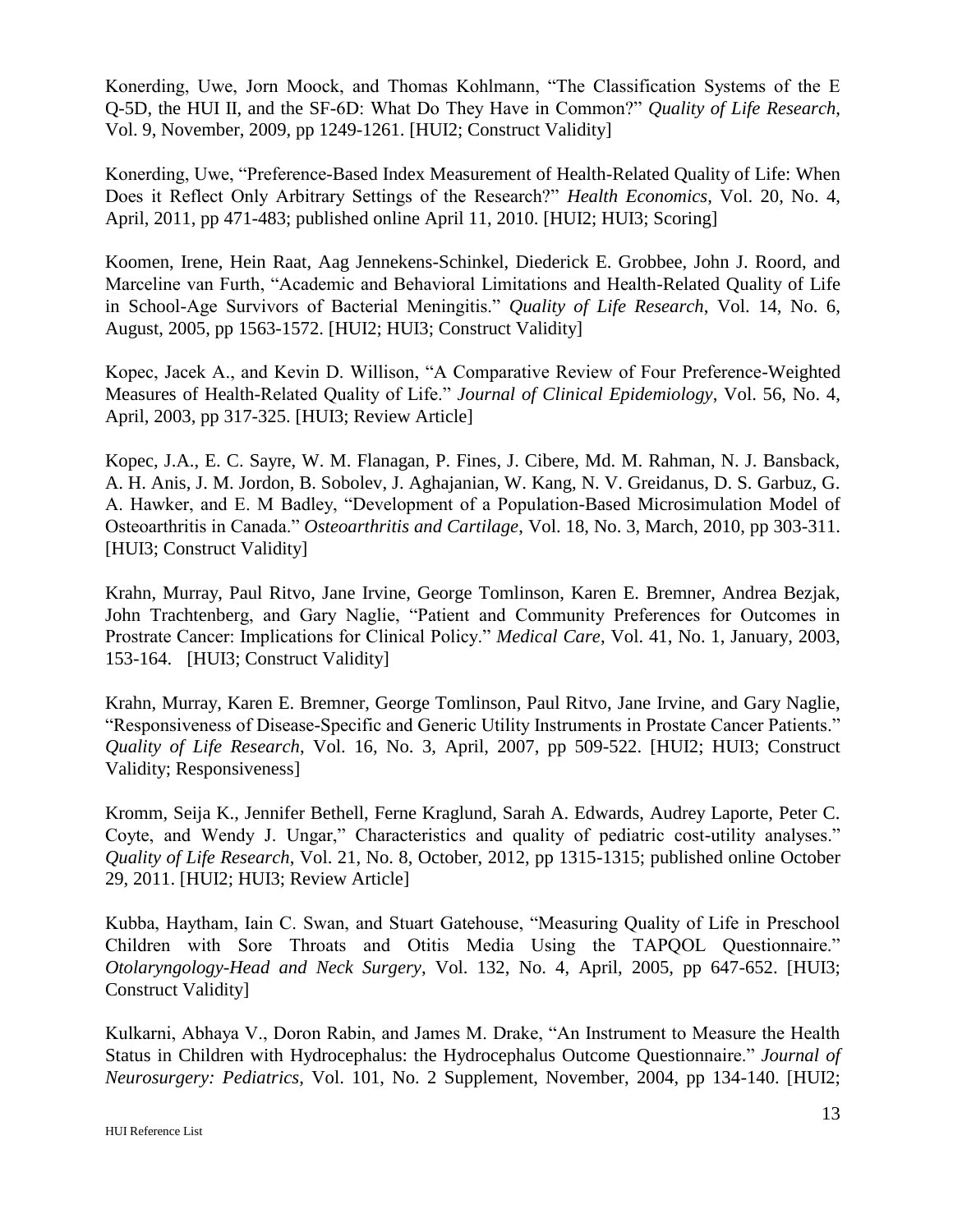## Construct Validity]

Kulkarni, Abhaya V., "Distribution-based and Anchor-based Approaches Provided Different Interpretability Estimates for the Hydrocephalus Outcome Questionnaire." *Journal of Clinical Epidemiology*, Vol. 59, No. 2, February, 2006, pp 176-184. [HUI2; Construct Validity]

Kulkarni, Abhaya V., D. Douglas Cochrane, P. Daniel McNeely, and Iffat Shams, "Comparing Children's and Parents' Perspectives of Health Outcome in Paediatric Hydrocephalus." *Developmental Medicine & Child Neurology*, Vol. 50, No. 8, August, 2008, pp 587-592. [HUI3; Construct Validity]

Lagace, Claudia, Anthony Perruccio, Marie Desmeules, and Elizabeth Badley, "The Impact of Arthritis on Canadians," in Health Canada, *Arthritis in Canada. An Ongoing Challenge*. Ottawa, Health Canada, 2003, Catologue #H39-4/14-2003E, pp 7-34. [HUI3; Construct Validity]

Langfitt, J. T., B. G. Vickrey, M. P. McDermott, S. Messing, A. T. Berg, S. S. Spencer, M. R. Sperling, C. W. Bazil, and S. Shinnar, "Validity and Responsiveness of Generic Preference-based HRQOL Instruments in Chronic Epilepsy." *Quality of Life Research*, Vol. 15, No. 5, June, 2006, pp 899-914. [HUI2; HUI3; Construct Validity; Responsiveness]

Lee, Todd A., William Hollingworth, and Sean D. Sullivan, "Comparison of Directly Elicited Preferences Derived from the SF-36 in Adults with Asthma." *Medical Decision Making*, Vol. 23, No. 4, July-August, 2003, pp 323-334. [HUI2; Scoring]

Le Galès, Catherine, Catherine Buron, Nathalie Costet, Françoise Kinkor, David Feeny, William Furlong, Judy Chwalow, and Pr. Gérard Slama, "Assessment of the Multi-Attribute Preference Function for Health Utilities Index 3 in France: Preliminary Results." *Quality of Life Research*, Vol. 6, No. 7/8, October/December, 1997, p 678 (Abstract). [Cross-Cultural Validation; Scoring]

Le Gales, Catherine, Nathalie Costet, Jean-Claude Gentet, Chantal Kalifa, Didier Frappaz, Christine Edan, Eric Sariban, Dominique Plantaz, and François Doz, "Cross-Cultural Adaptation of a Health Status Classification System in Children with Cancer. First Results of the French Adaptation of the Health Utilities Index Marks 2 and 3." *International Journal of Cancer*, Supplement 12, December, 1999, pp 112-118. [HUI2; HUI3; Cross-Cultural Adaptation]

Le Galès, Catherine, Catherine Buron, Nathalie Costet, Sophia Rosman, and Gérard Slama, "The French Health Utilities Index Mark 3." *Value and Health*, Vol. 3, No. 2, March/April, 2000, p 103 (Abstract). [Cross-Cultural Validation; Scoring]

Le Galès Catherine, Catherine Buron, Nathalie Costet, Sophia Rosman, Pr. Gérard Slama, "Developpement d'un index d'etats de sante pondere par les utilites en population francaise: le Health Utilities Index." *Economie et Prevision*, 150-151, October-December, 2001, pp 71-87. [HUI3; Cross-Cultural Validation; Scoring]

Le Galès, Catherine, Catherine Buron, Nathalie Costet, Sophia Rosman, and Pr. Gérard Slama, "Development of a Preference-Weighted Health Status Classification System in France: the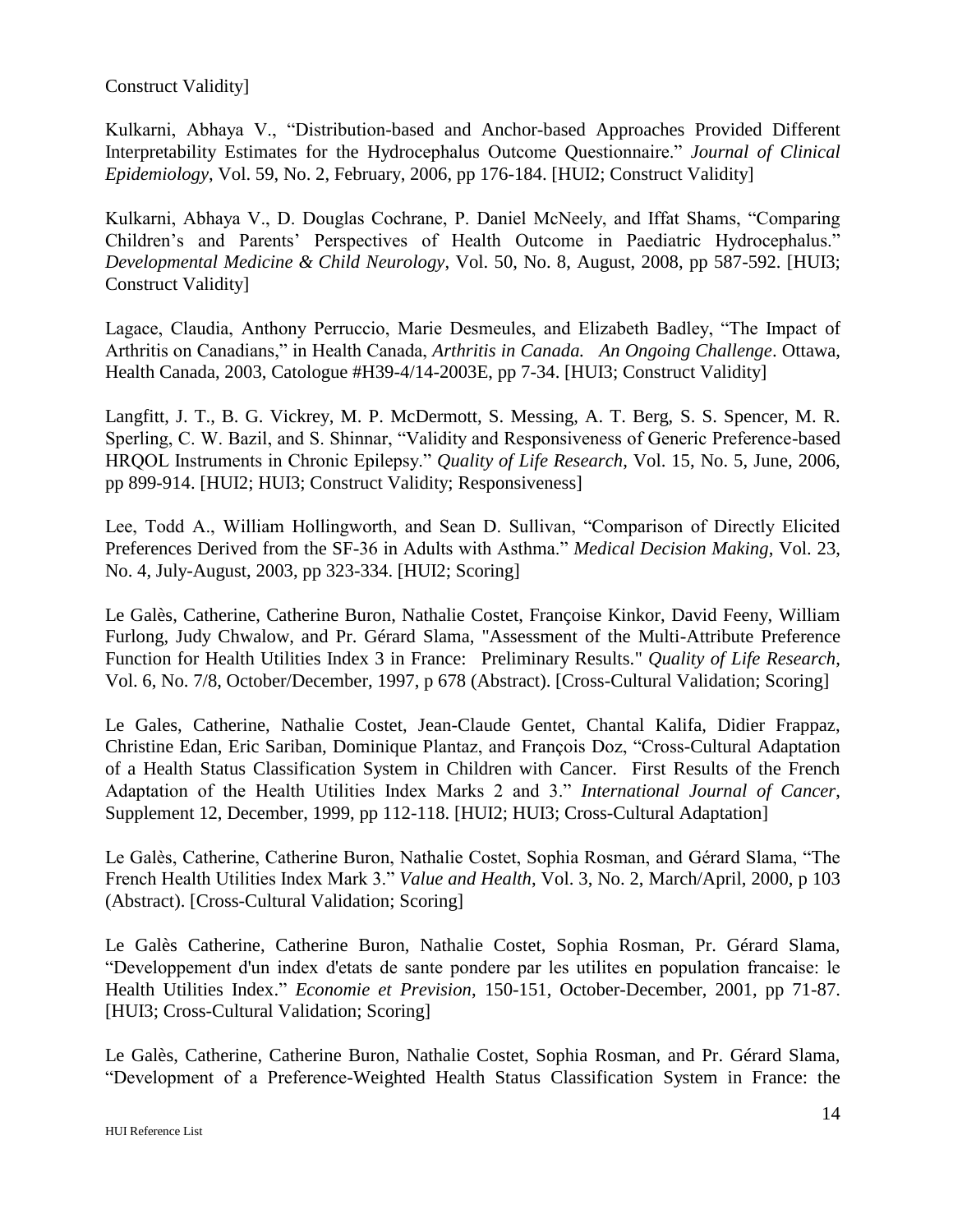Health Utilities Index." *Health Care Management Science*, Vol. 5, No. 1, 2002, pp 41-51. [HUI3; Cross-Cultural Validation; Scoring]

Lima, Viviane Dias, and Jacek A. Kopec, "Quantifying the effect of health status on health care utilization using a preference-based health measure." *Social Science & Medicine*, Vol. 60, No, 3, February, 2005, pp 515-524. [HUI3; Construct Validity]

Lobo, Francis S., Cynthia R. Gross, and Barbara J. Matthees, "Estimation and Comparison of Dervied Preference Scores from SF-36 in Lung Transplant Patients." *Quality of Life Research*, Vol. 13, No. 2, March, 2004, pp 377-388. [HUI2; Construct Validity; Scoring]

Lovrics, Peter J., Sylvie D. Cornacchi, Francesco Barnabi, Tim Whelan, and Charles H. Goldsmith, "The Feasibility and Responsiveness of the Health Utilities Index in Patients with Early-stage Breast Cancer: A Prospective Longitudinal Study." *Quality of Life Research*, Vol. 17, No. 2, March, 2008, pp 333-345. [HUI3; Construct Validity; Responsiveness]

Lubetkin, Erica I., and Marthe R. Gold, "Comprehensibility of Measures of Health-Related Quality of Life in Minority and Low-Income Patients." *Journal of the National Medical Association*. Vol. 94, No. 5, May, 2002, pp 327-335. [HUI3; Construct Validity; Routine Use]

Lubetkin, Erica I., and Marthe R. Gold, "Areas of Decrement in Health-Related Quality of Life (HRQL): Comparing the SF-12, EQ-5D, and HUI3." *Quality of Life Research*, Vol. 12, No. 8, December, 2003, pp 1059-1067. [HUI3; Construct Validity]

Luce, R. Duncan, and Howard Raiffa, *Games and Decisions: Introduction and Critical Survey*. New York, John Wiley & Sons, Inc., 1957. [Theory]

Luo, Nan, Ling-Huo Chew, Kok-Yong Fong, Dow-Rhoon Koh, See-Cheng Ng, Kam-Hon Yoon, Sheila Vasoo, Shu-Chuen Li, and Julian Thumboo, "A Comparison of the EuroQol-5D and the Health Utilities Index Mark 3 in Patients with Rheumatic Disease." *Journal of Rheumatology*, Vol. 30, No. 10, October, 2003, pp 2268-2274. [HUI3; Construct Validity]

Luo, Nan, Boon-Kheng Seng, Julian Thumboo, David Feeny, and Shu-Chuen Li, "A Study of the Construct Validity of the Health Utilities Index Mark 3 (HUI3) in Patients with Schizophrenia," *Quality of Life Research*, Vol 15, No. 5, June, 2006, pp 889-898. [HUI3; Construct Validity]

Luo, Nan, Qinan Wang, David Feeny, Geraldine Chen, Shu-Chuen Li, and Julian Thumboo, "Measuring Health Preferences for Health Utilities Index Mark 3 Health States: A Study of Feasibility and Preference Differences among Ethnic Groups in Singapore," *Medical Decision Making*, Vol. 27, No. 1, January-February, 2007, pp 61-70. [HUI3; Scoring]

Luo, Nan, Jeffrey A. Johnson, and Stephen Joel Coons, "Using Instrument-Defined Health State Transitions to Estimate Minimally Important Differences for Four Preference-Based Health-Related Quality of Life Instruments." *Medical Care*, Vol. 48, No. 4, April, 2010, pp 365-371. [HUI2; HUI3; Clinically Important Difference]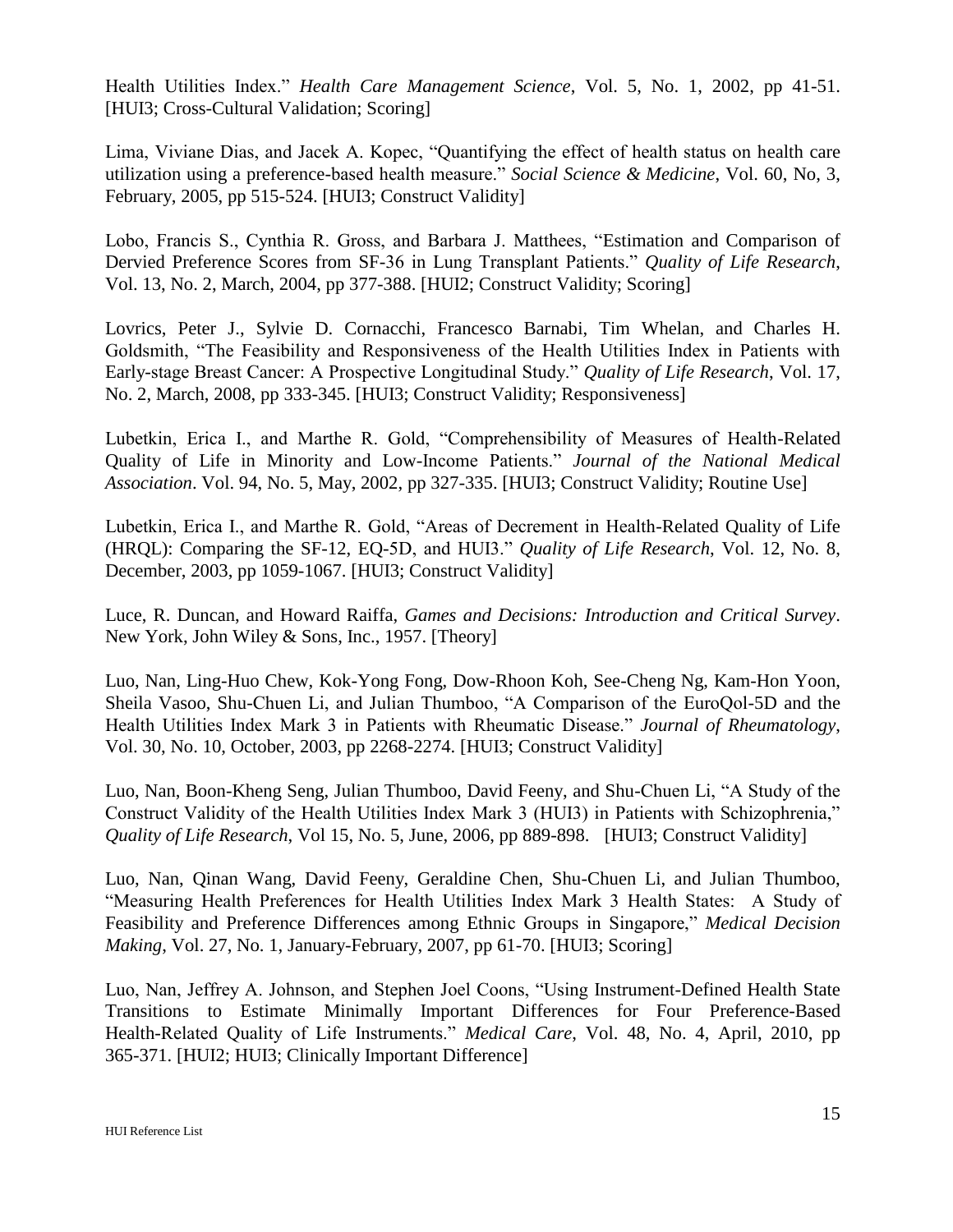Maddigan, Sheri L., David H. Feeny, and Jeffrey A. Johnson, "A Comparison of the Health Utilities Indices Mark 2 and Mark 3 in Type 2 Diabetes." *Medical Decision Making*, Vol. 23, No. 6, November-December, 2003, pp 489-501. [HUI2; HUI3; Construct Validity]

Maddigan, Sheri L., Sumit R. Majumdar, Ellen L. Toth, David H. Feeny, and Jeffrey A. Johnson, "Health-Related Quality of Life Deficits Associated with Varying Degrees of Disease Severity in Type 2 Diabetes." *Health and Quality of Life Outcomes* (electronic journal) (Vol 1: 78, December 15, 2003),<http://www.hqlo.com/content/1/1/78> [HUI3; Construct Validity]

Maddigan, Sheri L., David H. Feeny, and Jeffrey A. Johnson, "Construct Validity of the RAND-12 and Health Utilities Index Mark 2 and 3 in Type 2 Diabetes." *Quality of Life Research*, Vol. 13, No. 2, March, 2004, pp 435-448. [HUI2; HUI3; Construct Validity]

Maddigan, Sheri L., David H. Feeny, and Jeffrey A. Johnson, "Health Related Quality of Life Deficits Associated with Diabetes and Comorbidities in a Canadian National Population Health Survey." *Quality of Life Research*, Vol. 14, No. 5, June, 2005, pp 1311-1320. [HUI3; Construct Validity]

Maddigan, Sheri L., Sumit R. Majumdar, and Jeffrey A. Johnson, "Understanding the Complex Associations Between Patient-Provider Relationships, Self-Care Behaviours, and Health-Related Quality of Life in Type-2 Diabetes: A Structural Equation Modeling Approach." *Quality of Life Research*, Vol. 14, No. 6, August, 2005, pp 1489-1500. [HUI3; Construct Validity]

Maddigan, Sheri L., David H. Feeny, Sumit R. Majumdar, Karen B. Farris, and Jeffrey A. Johnson, "Health Utilities Index Mark 3 Demonstrated Construct Validity in a Population-Based Sample with Type 2 Diabetes." *Journal of Clinical Epidemiology*, Vol. 59, No. 5, May, 2006, pp 472-477. [HUI3; Construct Validity]

Marra, Carlo A., John M. Esdaile, Daphne Guh, Jacek A. Kopec, John E. Brazier, Barry E. Koehler, Andrew Chalmers, and Aslam H. Anis, "A Comparison of Four Indirect Methods of Assessing Utility Values in Rheumatoid Arthritis." *Medical Care*, Vol. 42, No. 11, November, 2004, pp 1125-1131. [HUI2; HUI3; Construct Validity]

Marra, Carlo A., John C. Woolcott, Jacek A. Kopec, Kamran Shojania, Robert Offer, John E. Brazier, John M. Esdaile, and Aslam H. Anis, "A Comparison of Generic, Indirect Utility Measures (the HUI2, HUI3, SF-6D, and the EQ-5D) and Disease-specific Instruments (the RAQoL and the HAQ) in Rheumatoid Arthritis." *Social Science & Medicine*, Vol. 60, No. 7, April, 2005, pp 1571-1582. [HUI2; HUI3; Construct Validity; Interpretability; Responsiveness]

Marra, Carlo A., Amir R. Rashidi, Daphne Guy, Jacek A. Kopec, Michal Abrahamowicz, John M. Esdaile, John E. Brazier, Paul R. Fortin, and Aslam H. Anis, "Are Indirect Utility Measures Reliable and Responsive in Rheumatoid Arthritis Patients?" *Quality of Life Research*, Vol. 14, No. 5, June, 2005, pp 1333-1344. [HUI3; Construct Validity; Test-Retest Reliability; Responsiveness]

Mathias, Susan D., Molly M. Bates, David J. Pasta, Miriam G. Cisternas, David Feeny, and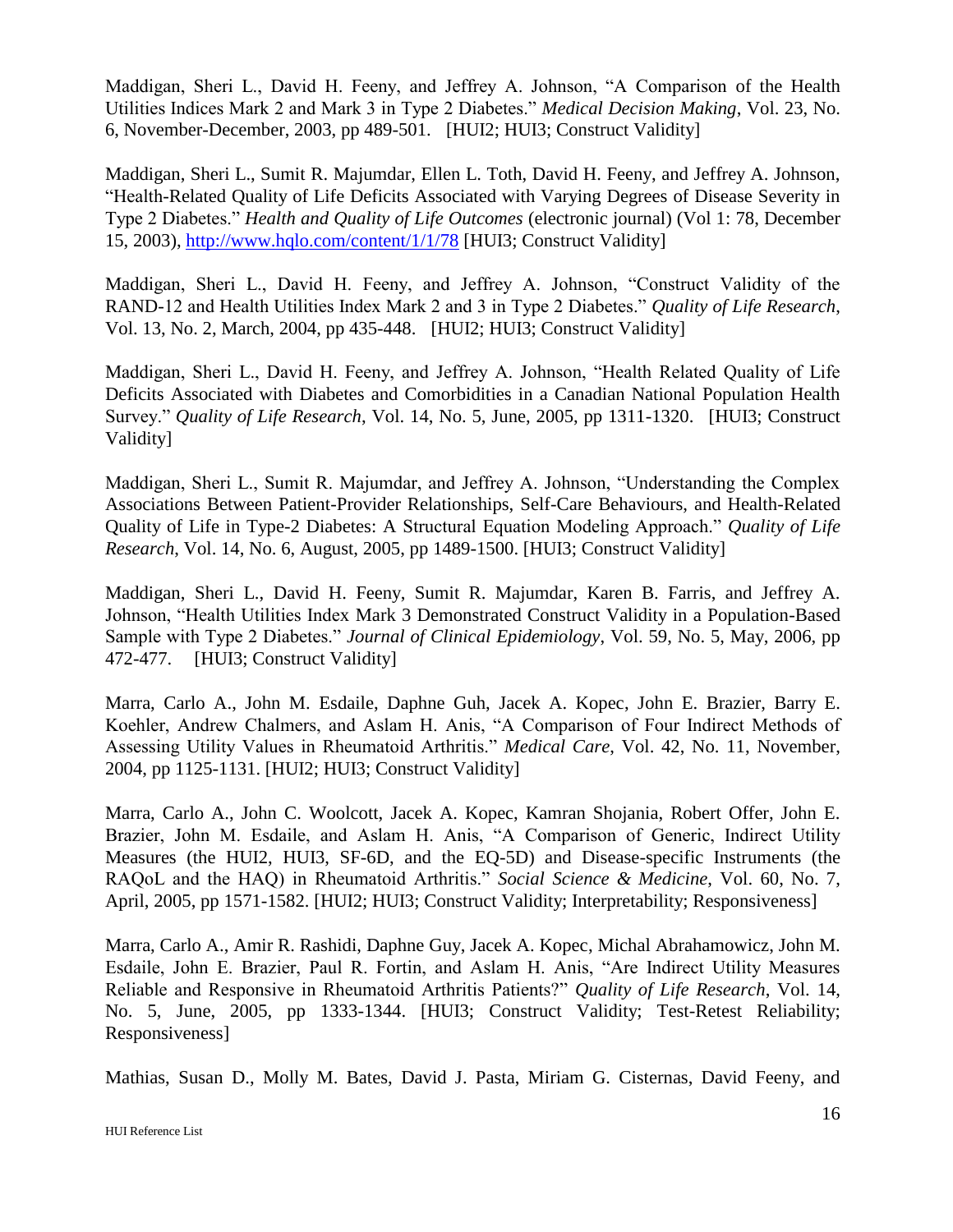Donald L. Patrick, "Use of the Health Utilities Index with Stroke Patients and their Caregivers." *Stroke*, Vol. 28, No. 10, October, 1997, pp 1888-1894. [HUI2; Construct Validity; Reliability]

Mayo, Nancy E., Carolina Moriello, Miho Asano, Susara van der Spuy, and Lois Finch, "The extent to which common health-related quality of life indices capture constructs beyond symptoms and function." *Quality of Life Research*, Vol. 20, No. 5, June, 2011, pp 621-627. [HUI3; Content Validity]

McAuley, Kirsten A., Rachael W. Taylor, Victoria L. Farmer, and Paul Hansen, Sheila M. Williams, Chris S. Booker, and Jim I. Mann, "Economic Evaluation of a Community-based Obesity Prevention Program in Children: The APPLE Project." *Obesity*, Vol. 18, No. 1, January, 2010, pp 131-136. [HUI2; Economic Evaluation]

McCabe, Christopher, Katherine Stevens, Jennifer Roberts, and John Brazier, "Health State Values for the HUI2 Descriptive System: Results from a UK Survey." *Health Economics*, Vol. 14, No. 3, March, 2005, pp 231-244. [HUI2; Scoring; United Kingdom preferences]

McCabe, Christopher J., Katherine J. Stevens, and John E. Brazier, "Utility Scores for Health Utilities Index Mark 2: An Empirical Assessment of Alternative Mapping Functions." *Medical Care*, Vol. 43, No. 6, June 2005, pp 627-635. [HUI2; Scoring; United Kingdom preferences]

McCabe, Christopher, John Brazier, Peter Gilks, Aki Tsuchiya, Jennifer Roberts, Anthony O'Hagan, and Katherine Stevens, "Using rank data to estimate health state utility models." *Journal of Health Economics*, Vol. 25, No. 3, May, 2006, pp 418-431. [HUI2; Scoring Function; United Kingdom preferences]

McCarter, Helen, William Furlong, Anthony C. Whitton, David Feeny, Sonja DePauw, Andrew R. Willan, and Ronald D. Barr, "Health Status Measurements at Diagnosis as Predictors of Survival among Adults with Brain Tumors." *Journal of Clinical Oncology*, Vol. 24, No. 22, August 1, 2006, pp 3636-3643. [HUI2; HUI3; Predictive Validity]

McDonough, Christine M., Margaret R. Grove, Tor D. Tosteson, Jon D. Lurie, Alan S. Hilbrand, and Anna N. A. Tosteson, "Comparison of EQ-5D, HUI, and SF-36 Derived Societal Health-State Values among Spine Patient Outcomes Research Trial (SPORT) Participants." *Quality of Life Research*, Vol. 14, No. 5, June, 2005, pp 1321-1332. [HUI2; HUI3; Construct Validity]

McDonough, Christine M., and Anna N. A. Tosteson, "Measuring Preferences for Cost-Utility Analysis: How Choice of Method May Influence Decision-Making." *Pharmacoeconomics*, Vol. 25, No. 2, 2007, pp 93-106. [HUI2; HUI3; Review Article]

McNamee, Paul, and Janelle Seymour, "Comparing generic preference-based health-related quality of life measures: advancing the research agenda." *Expert Reviews of Pharmacoeconomics & Outcomes Research*, Vol. 5, No. 5, October, 2005, pp 567-581. [HUI3; Review Article]

Moock, Joern, and Thomas Kohlmann, "Comparing Preference-based Quality of Life Measures: Results from Rehabilitation Patients with Musculoskeletal, Cardiovascular, or Psychosomatic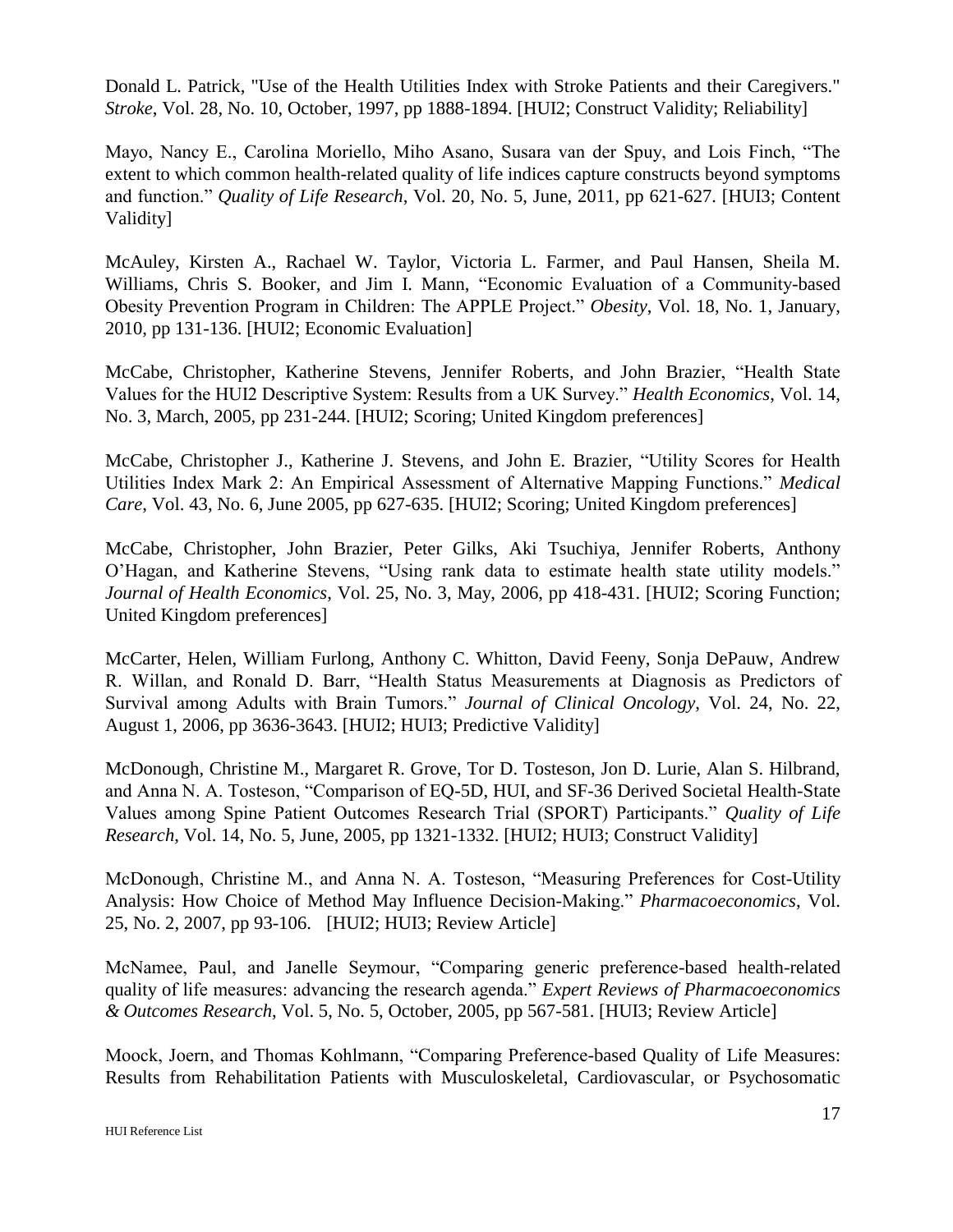Disorders." *Quality of Life Research*, Vol. 17, No. 3, April, 2008, pp 485-495. Epub February 21, 2008. [HUI2; HUI3; Construct Validity; Responsiveness]

Moy, Marilyn L., Anne L. Fuhlbrigge, Karen Blumenschein, Richard H. Chapman, Alan J. Zillich, Karen M. Kuntz, A. David Paltiel, Barrett T. Kitch, Scott T. Weiss, and Peter J. Neumann, "Association Between Preference-based Health-Related Quality of Life and Asthma Severity." *Annals of Allergy, Asthma, and Immunology*, Vol. 92, No. 9, March, 2004, pp 329-334. [HUI3; asthma; construct validity]

Mrus, Joseph M., Michael S. Yi, Kenneth A. Freedberg, Albert W. Wu, Robert Zachin, Heather Gorski, and Joel Tsevat, "Utilities Derived from Visual Analog Scale Scores in Patients with HIV/AIDS." *Medical Decision Making*, Vol. 23, No. 5, September-October, 2003, pp 414-421. [HUI2; Construct Validity]

Naeim, Arash, Emmett B. Keeler, and Carol M. Mangione, "Options for Handling Missing Data in the Health Utilities Index Mark 3." *Medical Decision Making*, Vol. 25, No. 2, March-April, 2005, pp 186-198. [HUI3; Missing Data]

Naglie, Gary, George Tomlinson, Catherine Tansey, Jane Irvine, Paul Ritvo, Sandra E. Black, Morris Freedman, Michel Silberfeld, and Murray Krahn, "Utility-Based Quality of Life Measures in Alzheimer's Disease." *Quality of Life Research*, Vol. 15, No. 4, May, 2006, pp 631-643. [HUI3; Construct Validity; Inter-Rater Reliability; Test-Retest Reliability]

Nathan, Paul C., William Furlong, and Ronald D. Barr, "Challenges to the Measurement of Health-Related Quality of Life in Children Receiving Cancer Therapy." *Pediatric Blood and Cancer*, Vol. 43, No. 3, September, 2004, pp 215-223. [Review Paper]

Nathan, Paul C., William Furlong, John Horsman, Charmaine van Schaik, Martha Rolland, Sheila Weitzman, David Feeny, and Ronald D. Barr, "Inter-Observer Agreement of a Comprehensive Health Status Classification System for Pre-School Children among Patients with Wilms' Tumor or Advanced Neuroblastoma." *Quality of Life Research*, Vol. 13, No. 10, December 2004, pp 1707-1715. [Comprehensive Health Status Classification System for Pre-School Children, CHSCS-PS; Reliability; Construct Validity; Pediatric Oncology]

Nathan, Paul C., William Furlong, Sonja DePauw, John Horsman, Charmaine van Schaik, Martha Rolland, Sheila Weitzman, David Feeny, and Ronald D. Barr, "Health Status of Young Children during Various Phases of Therapy for Advanced Neuroblastoma." *Pediatric Blood and Cancer*, Vol. 43, No. 6, November, 2004, pp 659-667. [Comprehensive Health Status Classification System for Pre-School Children, CHSCS-PS; Reliability; Construct Validity; Pediatric Oncology]

Neumann, Peter J., Karen M. Kuntz, Joel Leon, Sally S. Araki, Richard C. Hermann, Ming Ann Hsu, and Milton C. Weinstein, "Health Utilities and Health Status in Alzheimer's Disease: A Cross-Sectional Study of Subjects and Caregivers." *Medical Care*, Vol. 37, No. 1, January, 1999, pp 27-32. [HUI2; Construct Validity]

Neumann, Peter J., Eileen A. Sandberg, Sally S. Araki, Karen M. Kuntz, David Feeny, and Milton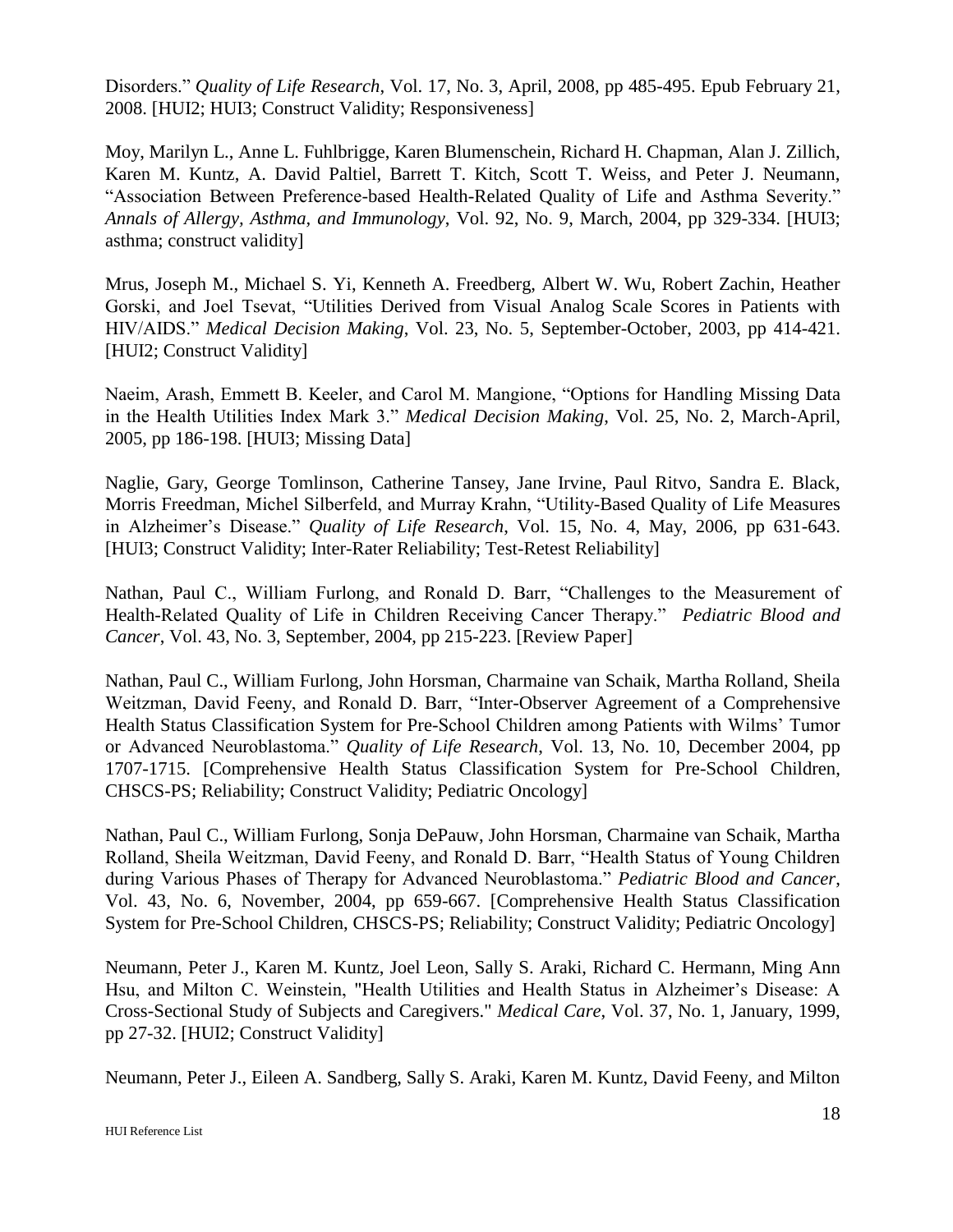C. Weinstein, "A Comparison of HUI2 and HUI3 Utility Scores in Alzheimer's Disease." *Medical Decision Making*, Vol. 20, No. 4, October-December, 2000, pp 413-422. [Construct Validity; Scoring]

Nichol, Graham, George Arthur Wells, Karen Kuntz, David Feeny, Will Longstreth, Brian Mahoney, Clay Mann, Ray Lucas, Mark Henry, Ella Huszti, and Alice Birnbaum, "Methodological Design for Economic Evaluation in Public Access Defibrillation (PAD) Trial." *American Heart Journal*, Vol. 150, No. 2, August, 2005, pp 202-208. [HUI2; HUI3]

Nichol, Michael B., Nishan Sengupta, and Denise R. Globe, "Evaluating Quality-Adjusted Life Years: Estimation of the Health Utility Index (HUI) from the SF-36." *Medical Decision Making*, Vol. 21, No. 2, March-April, 2001, pp 105-112. [HUI2; Construct Validity; Scoring]

Nichol, Michael B., and Joshua D. Epstein, "Separating Gains and Losses in Health When Calculating the Minimum Important Difference for Mapped Utility Measures." *Quality of Life Research*, Vol. 17, No. 6, August, 2008, pp 955-961. [HUI2; Interpretation]

O'Brien, Bernie J., Marian Spath, Gordon Blackhouse, J. L. Severens, Paul Dorian, and John Brazier, "A View from the Bridge: Agreement Between the SF-6D Utility Algorithm and the Health Utilities Index." *Health Economics*, Vol. 12, No. 11, November, 2003, pp 975-981. [HUI3; scoring]

Oostenbrink, Rianne, Henriette A. Moll, and Marie-Louise Essink-Bot, "The EQ-5D and the Health Utilities Index for Permanent Sequelae after Meningitis: A Head-to-Head Comparison." *Journal of Clinical Epidemiology*, Vol. 55, No. 8, August, 2002, pp 791-799. [HUI2; HUI3; Construct Validity]

Palta, Mari, Han-Yang Chen, Robert M. Kaplan, David Feeny, Dasha Cherepanov, and Dennis Fryback, "Standard Error of Measurement of 5 Health Utility Indexes Across the Range of Health for Use in Estimating Reliability and Responsiveness." *Medical Decision Making*, Vol 31, No. 2, March-April, 2011, pp 260-269; published online October 8, 2010. [HUI2; HUI3; Reliability; Responsiveness]

Patrick, Donald L., and Pennifer Erickson, *Health Status and Health Policy: Quality of Life in Health Care Evaluation and Resource Allocation*. New York: Oxford University Press, 1993. [Description of Systems]

Payakachat, Nalin, Matthew M. Murawski, and Kent H. Summers, "Health utility and economic analysis: theoretical and practical issues." *Expert Review of Pharmacoeconomics & Outcomes Research*, Vol. 9, No. 4, August, 2009, pp 289-292. [HUI2; HUI3; Review Article]

Paz, Sylvia H., Honghu Liu, Marie N. Fongwa, Leo S. Morales, and Ron D. Hays, "Readability Estimates for Commonly Used Health-Related Quality of Life Surveys." *Quality of Life Research*, Vol. 18, No. 7, September, 2009, pp 889-900; E-publication July 10, 2009. [HUI2; HUI3]

Petrou,Stavros,"Methodological Issues Raised by Preference-Based Approaches to Measuring the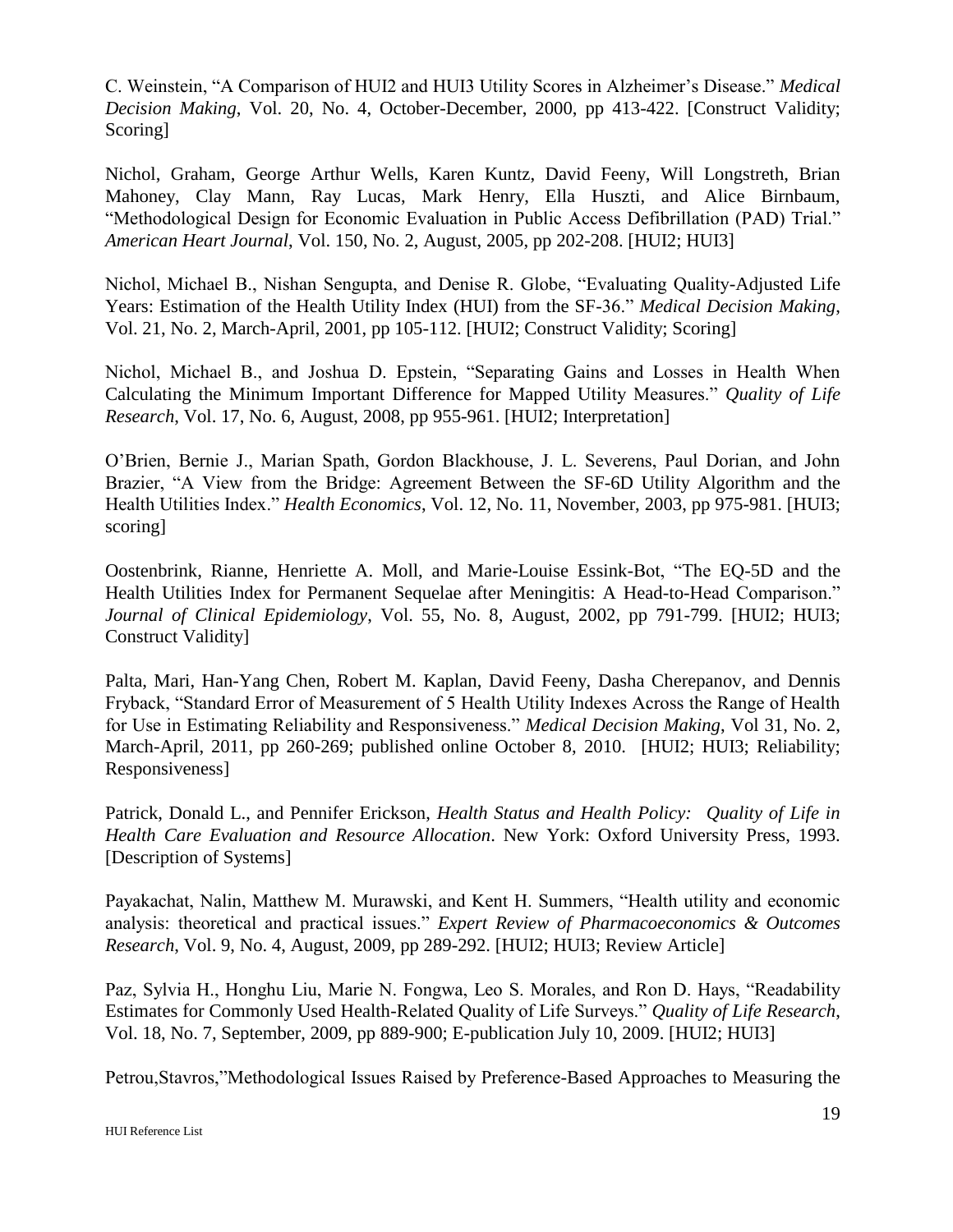Health Status of Children." *Health Economics*, Vol. 12, No. 8, August, 2003, pp 697-702. [HUI2; Construct Validitiy]

Petrou, Stavros, Donna McCann, Catherine M. Law, Peter M. Watkin, Sarah Worsfold, and Colin R. Kennedy, "Health Status and Health-Related Quality of Life Preference-Based Outcomes of Children Who Are Aged 7 to 9 Years and Have Bilateral Permanent Childhood Hearing Impairment." *Pediatrics*, Vol. 120, No. 5, November, 2007, pp 1044-1052. [HUI3; Construct Validity; Hearing]

Pickard, A. Simon, Jeffrey A. Johnson, David H. Feeny, Ashfaq Shuaib, K. C. Carriere, and Abdul M. Nasser, "Agreement Between Patient and Proxy Assessments of Health-Related Quality of Life after Stroke using the EQ-5D and Health Utilities Index." *Stroke*, Vol. 35, No. 2, February 2004, pp 607-612. [HUI2; HUI3; Inter-rater Reliability]

Pickard, A. Simon, Jeffrey A. Johnson, and David H. Feeny, "Responsiveness of Generic Health-Related Quality of Life Measures in Stroke."*Quality of Life Research*, Vol. 14, No. 1, February, 2005, pp 207-219. [HUI2; HUI3; Construct Validity; Responsiveness]

Pickard, A. Simon, Zhixiao Wang, Surrey M. Walton, and Todd A. Lee, "Are Decisions Using Cost-Utility Analyses Robust to Choice of SF-36/SF-12 Preference-Based Algorithm?" *Health and Quality of Life Outcomes*, Vol. 3/1/11, March 4, 2005;<http://www.hqlo.com/content/3/1/11> [HUI2; HUI3; Construct Validity]

Quinn, Graham E., Velma Dobson, Saroj Saigal, Dale L. Phelps, Robert J. Hardy, Betty Tung, C. Gail Summers, Earl A. Palmer, CRYO-ROP Cooperative Group, "Health-Related Quality of Life at Age 10 Years in Very Low-Birth-Weight Children with and without Threshold Retinopathy of Prematurity." *Archives of Ophthalmology*, Vol. 122, No. 11, November, 2004, pp 1659-1666. [HUI3; Construct Validity]

Raat, Hein, Gouke J. Bonsel, Marie-Louise Essink-Bot, Jeanne M. Landgraf, and Reinoud J. B. J. Gemke, "Reliability and Validity of Comprehensive Health Status Measures in Children: The Child Health Questionnaire in Relation to the Health Utilities Index." *Journal of Clinical Epidemiology*, Vol. 55, No. 1, January, 2002, pp 67-76. [HUI2, Reliability, Construct Validity]

Raat, Hein, Gouke Bonsel, Reinoud Gemke, Erik Verrips, Paul Krabbe, and Marie-Louise Essink-Bot, "Feasibility and Reliability of a Mailed Questionnaire to Obtain Visual Analogue Scale Valuations for Health States Defined by the Health Utilities Index Mark 3." *Medical Care*, Vol. 42, No. 1, January, 2004, pp 13-18. [HUI3, Generalizability, Scoring]

Raina, Parminder, Brenda Bonnett, David Waltner-Toews, Christel Woodward, and Tom Abernathy, "How Reliable are Selected Scales from Population-based Health Surveys? An Analysis Among Seniors." *Canadian Journal of Public Health*, Vol. 90, No. 1, January-February, 1999, pp 60-64. [Reliability of selected HUI3 items]

Rasanen, Pirjo, Eija Roine, Harri Sintonen, Virpi Semberg-Konttinen, Olli-Pekka Ryynanen, Risto Roine, "Use of Quality-Adjusted Life Years for the Estimation of Effectiveness of Health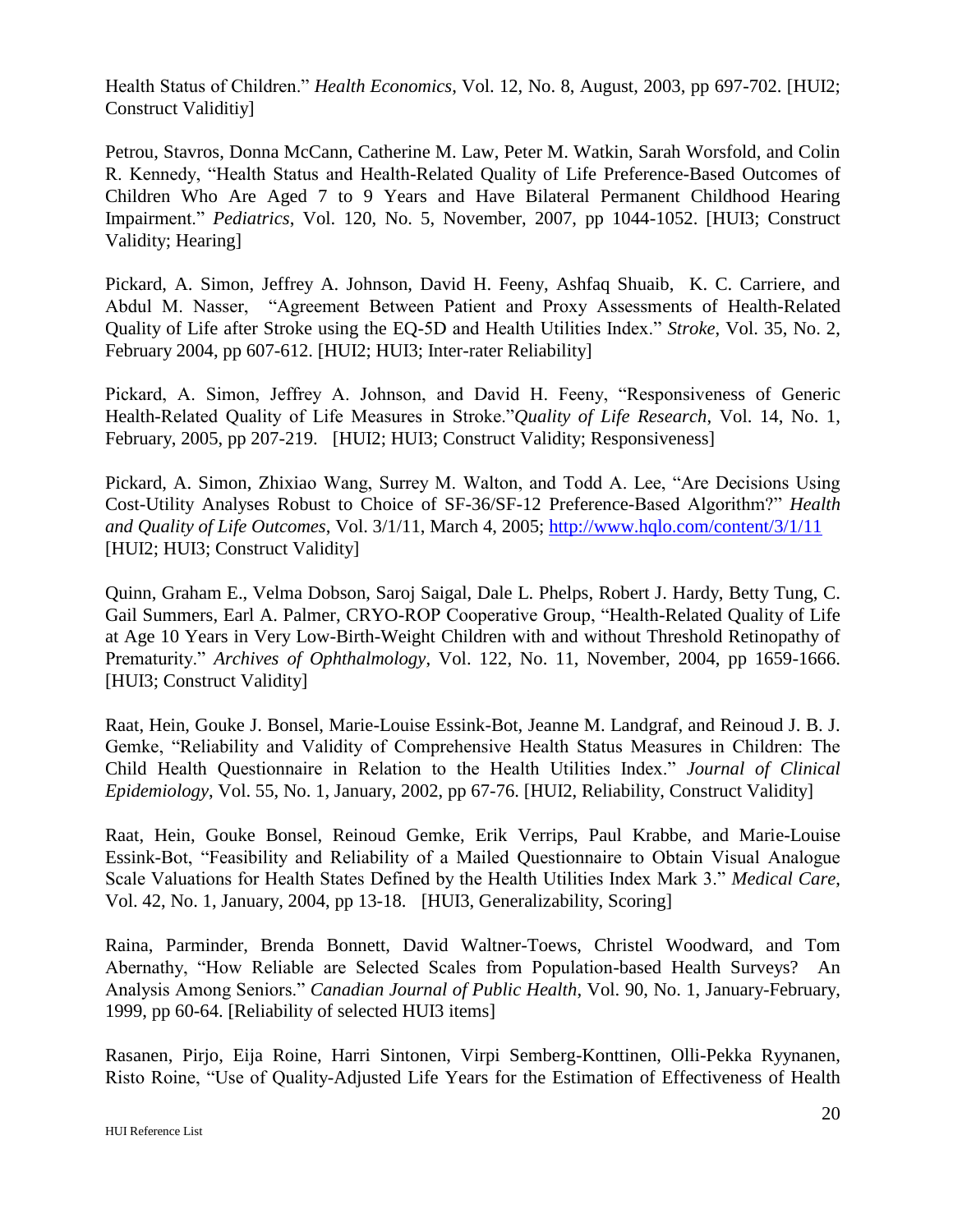Care: A Systematic Literature Review." *International Journal of Technology Assessment in Health Care*, Vol. 22, No. 2, Spring, 2006, pp 235-241. [HUI2; HUI3; Review Article]

Rashidi, Amir Adel, Aslam H. Anis, and Carlo A. Marra, "Do Visual Analogue Scale (VAS) Derived Standard Gamble (SG) Utilities Agree with Health Utilities Index Utilities? A Comparison of Patient and Community Preferences for Health Status in Rheumatoid Arthritis Patients." *Health and Quality of Life Outcomes*, Vol. 4/1/25, April 20, 2006; [http://www.hqlo.com/content/4/1/25](http://www.hqlo.com/content/3/1/11) [HUI2; HUI3; Construct Validity]

Ratcliffe, Julie, Katherine Stevens, Terry Flynn, John Brazier, and Michael Sawyer, "An assessment of the construct validity of the CHU9D in the Australian adolescent general population." *Quality of Life Research*, Vol. 21, No. 4, May, 2012, pp 717-725; published online August 12, 2011. [HUI2; Construct Validity]

Rehm Jurgen, and Ulrich Frick, "Valuation of Health States in the US Study to Establish Disability Weights: Lessons from the Literature." *International Journal of Methods in Psychiatric Research*, Vol. 19, No. 1, March, 2010, pp 18-33. [HUI3; Review Article]

Revicki, Dennis A., David Feeny, Timothy L. Hunt, and Bernard Cole, "Analyzing Oncology Clinical Trials Data using the Q-TWiST Method: Clinical Importance and Sources for Health State Preference Data." *Quality of Life Research*, Vol. 15, No. 3, April, 2006, pp 411-423; Richard Stephens, "Clinically Important Differences in Q-TWiST - One Twist Too Many?" *Quality of Life Research*, Vol. 15, No. 3, April, 2006, pp 425-426; Revicki, Dennis A., David Feeny, Timothy L. Hunt, and Bernard Cole, "Clinically Important Differences in Q-TWiST - One TWiST Too Many, or TWiST and Shout?" *Quality of Life Research*, Vol. 15, No. 3, April, 2006, pp 427-428. [HUI2; HUI3; Interpretation]

Revicki, Dennis A., Nancy Brandenburg, Louis Matza, Mark C. Hornbrook, and David Feeny, Health-Related Quality of Life and Utilities in Primary-care Patients with Generalized Anxiety Disorder." *Quality of Life Research*, Vol. 17, No. 10, December, 2008, pp 1285-1295; E-pub October 23, 2008. [HUI2; HUI3; Construct Validity]

Revicki, Dennis A., and William R. Lenderking, "Methods and issues associated with the use of quality-adjusted life years." *Expert Review of Pharmacoeconomics and Outcomes Research*, Vol. 12, No, 1, February 2012, pp 105-114. [HUI2; HUI3; Review Article]

Richardson, Jeff, Munir A. Khan, Angelo Iezzi, and Aimee Maxwell, "Comparing and Explaining Differences in the Magnitude, Content, and Sensitivity of Utilities Predicted by the EQ-5D, SF-6D, HUI3, 15D, QWB, and AQoL-8D Multiattribute Utility Instruments." *Medical Decision Making*, Vol. 35, No. 3, April, 2015, pp 276-291; published online August 26, 2014. [HUI3; Construct Validity]

Richardson, Jeff, Gang Chen, and Munir A. Khan, "Can Multi-Attribute Utility Instruments Adequately Account for Subjective Well-being?" *Medical Decision Making*, Vol. 35, No. 3, April, 2015, pp 292-304; published online January 26, 2015. [HUI3; Construct Validity]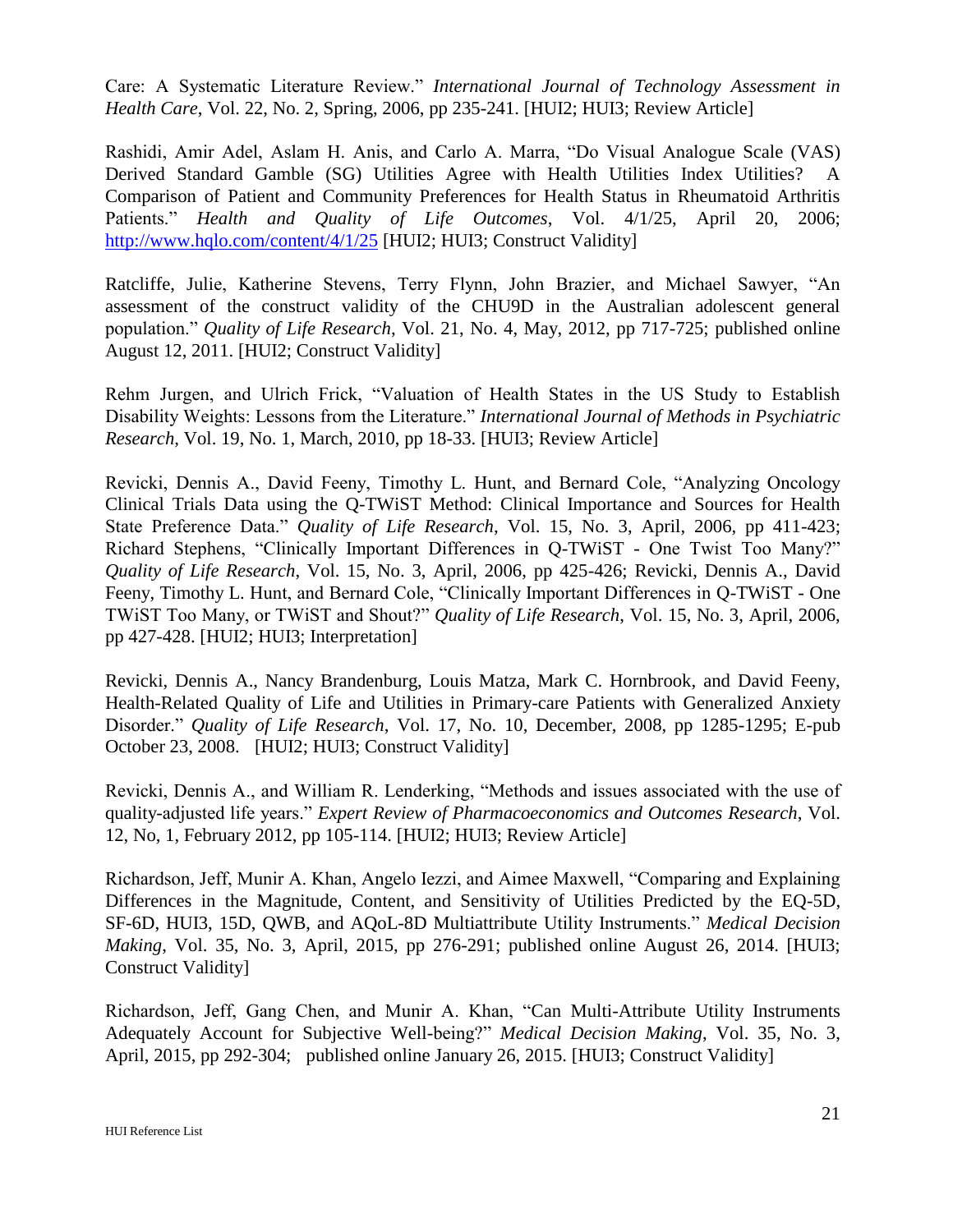Richardson, Jeff, Angelo Iezzi, and Munir A. Khan, "Why do multi-attribute utility instruments produce difference utilities: the relative importance of the descriptive systems, scale, and 'micro-utility' effects." *Quality of Life Research*, Vol. 24, No. 8, August, 2015, pp 2045-2053. [HUI3]

Rizzo, John A., Steven Pashko, Rebecca Friedkin, John Mullahy, and Jody L. Sindelar, "Linking the Health Utilities Index to National Medical Expenditure Survey Data." *PharmacoEconomics*, Vol. 13, No. 5, Part 1, May, 1998, pp 531-541. [HUI1; Construct Validity]

Rizzo, John A. and Jody L. Sindelar, "Linking Health-Related Quality-of-Life Indicators to Large National Data Sets." *PharmacoEconomics* , Vol. 16, No. 5, Part 1, November, 1999, pp 473-482. [HUI1; Construct Validity]

Robertson, Charlene M. T., Joe M. Watt, Ari R. Joffe, Deirdre B. Murphy, Julianne M. Nagy, Deirdre E. McLean, Kerrie S. Pain, and Duncan Saunders, "Childhood Morbidity after Severe Traumatic Brain Injury: Increased Detection with the Multiattribute Health Status Classification." *Pediatric Critical Care Medicine*, Vol. 2, No. 2, April, 2001, 145-150. [HUI2; Construct Validity; Inter-rater Agreement]

Rowen, Donna, and John Brazier, "Chapter 33. Health Utility Measurement," in Sherry Glied and Peter C. Smith, eds., *The Oxford Handbook of Health Economics*, Oxford, Oxford University Press, 2011, pp 788-813. [HUI2; HUI3; Review Article]

Ruiz, Miguel, Javier Rejas, Javier Soto, Antonio Pardo, and Irene Rebollo, "Adaptación y validación del Health Utilities Index Mark 3 al castellano y baremos de corrección en la población española." *Medicina clinica (Barcelona)*, Vol. 120, No. 3, 2003, pp 89-96. [HUI3; Scoring; Generalizability]

Saigal, Saroj, Peter Rosenbaum, Barbara Stoskopf, Lorraine Hoult, William Furlong, David Feeny, and Ronald Hagan, "Development, Reliability and Validity of New Measure of Overall Health for Pre-School Children." *Quality of Life Research*, Vol. 14, No. 1, February, 2005, pp 243-257. [HUI2 and HUI3 for children under the age of 5]

Samsa, Greg, David Edelman, Margaret Rothman, G. Rhys Williams, Joseph Lipscomb, and David Matchar, "Determining Clinically Important Differences in Health Status Measures: A General Approach with Illustration Using the Health Utilities Index Mark II." *PharmacoEconomics*, Vol. 15, No. 2, February 15, 1999, pp 141-155. [Interpretability]

Santana, Maria-Jose, David Feeny, Jeffrey A. Johnson, Finlay A. McAlister, Daniel Kim, Justin Weinkauf, and Dale C. Lien, "Assessing the Use of Health-Related Quality-of-Life Measures in the Routine Care of Lung-Transplant Patients." *Quality of Life Research*, Vol. 19, No. 3, April, 2010, pp 371-379; published on-line February 10, 2010. [HUI2; HUI3; Construct Validity; Interpretation; Routine Use]

Schunemann, Holger J., Lauren Griffith, David Stubbing, Roger Goldstein, and Gordon H. Guyatt, "A Clinical Trial to Evaluate the Measurement Properties of 2 Direct Preference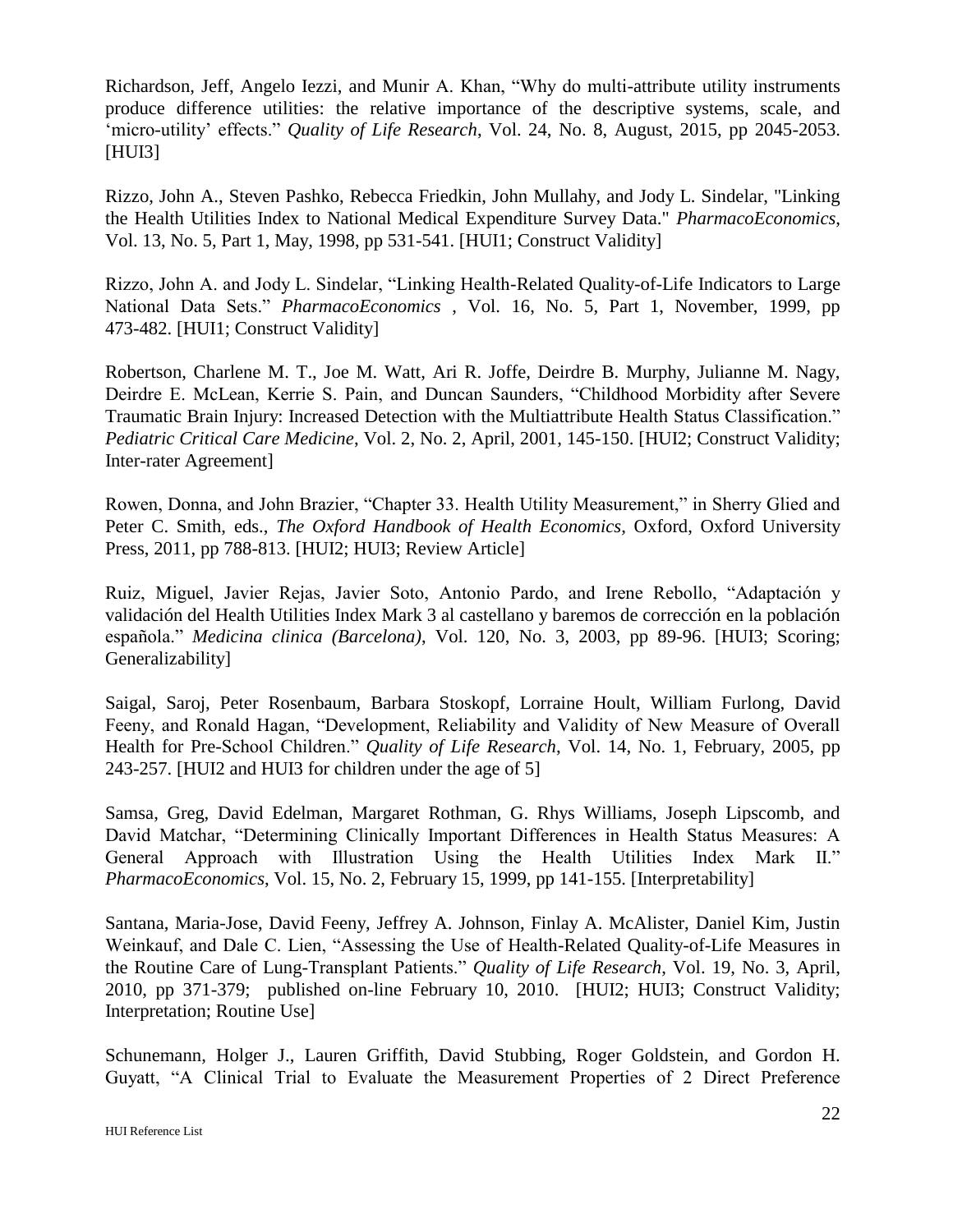Instruments Administered with and without Hypothetical Marker States." *Medical Decision Making*, Vol. 23, No. 2, March-April, 2003, pp 140-149. [HUI3, Construct Validity, Responsiveness]

Sengupta, Nishan, Michael B. Nichol, Joanne Wu, and Denise Globe, "Mapping the SF-12 to the HUI3 and VAS in Managed Care Population." *Medical Care*, Vol. 42, No. 9, September, 2004, pp 927-937. [HUI3; Scoring]

Sgouros, S., Kulkarni, Abhaya V., and S. Constantini, "The International Infant Hydrocephalus Study: Concept and Rational." *Children Nervous System*, Vol. 22, No. 4, April, 2006, pp 338-345. [HUI3; Study Design]

Silberfeld, Michael, Sergio Rueda, Murray Krahn, and Gary Naglie, "Content Validity for Dementia of Three Generic Preference Based Health Related Quality of Life Instruments." *Quality of Life Research*, Vol. 11, No. 1, February, 2002, pp 71-79. [HUI2; HUI3; Content Validity]

Speechley, Kathy Nixon, Elizabeth Maunsell, Marie Desmeules, Dena Schanzer, Jeanne Landgraf, David H. Feeny, and Maru E. Barrera, "Mutual Concurrent Validity of the Child Health Questionnaire and the Health Utilities Index: An Exploratory Analysis Using Survivors of Childhood Cancer." *International Journal of Cancer*, Supplement 12, December, 1999, pp 95-105. [HUI2; Construct Validity]

Stevens, Katherine J., Christopher McCabe, and John E. Brazier, "Mapping between Visual Analogue Scale and Standard Gamble data: results from the UK Health Utilities Index 2 valuation survey." *Health Economics*, Vol. 15, No. 5, May, 2006, pp 527-533. [HUI2; Scoring Function]

Stevens, Katherine, Christopher McCabe, John Brazier, and Jennifer Roberts, "Multi-attribute Utility Function or Statistical Inference Models: A Comparison of Health State Valuation Models using HUI2 Health State Classification System." *Journal of Health Economics*, Vol. 26, No. 5, September, 2007, pp 992-1002. [HUI2; Scoring Function]

Sun, Jian, "Adjusting Distributions of the Health Utilities Index Mark 3 Utility Scores of Health-Related Quality of Life." *Quality of Life Research*, Vol. 12, No. 1, February, 2003, pp 11-20. [HUI3; Construct Validity]

Supina, Alison L., David H. Feeny, Linda J. Carroll, and Jeffrey A. Johnson, "Misinterpretation with Norm-Based Scoring of Health Status in Adults with Type-1 Diabetes." *Health and Quality of Life Outcomes* (electronic journal) (Vol 4:15, March 16, 2006) <http://www.hqlo.com/content/4/1/15> [HUI3; Construct Validity]

Tarride, Jean-Eric, Natasha Burke, Matthias Bischof, Robert B. Hopkins, Linda Goeree, Kaitryn Campbell, Feng Xie, Daria O'Reilly, and Ron Goeree, "A Review of Health Utilities Across Conditions Common in Paediatric and Adult Populations." *Health and Quality of Life Outcomes*, Vol. 8, No. 12, January 27, 2010; <http://www.hqlo.com/content/8/1/12>[HUI2; HUI3; Review Article]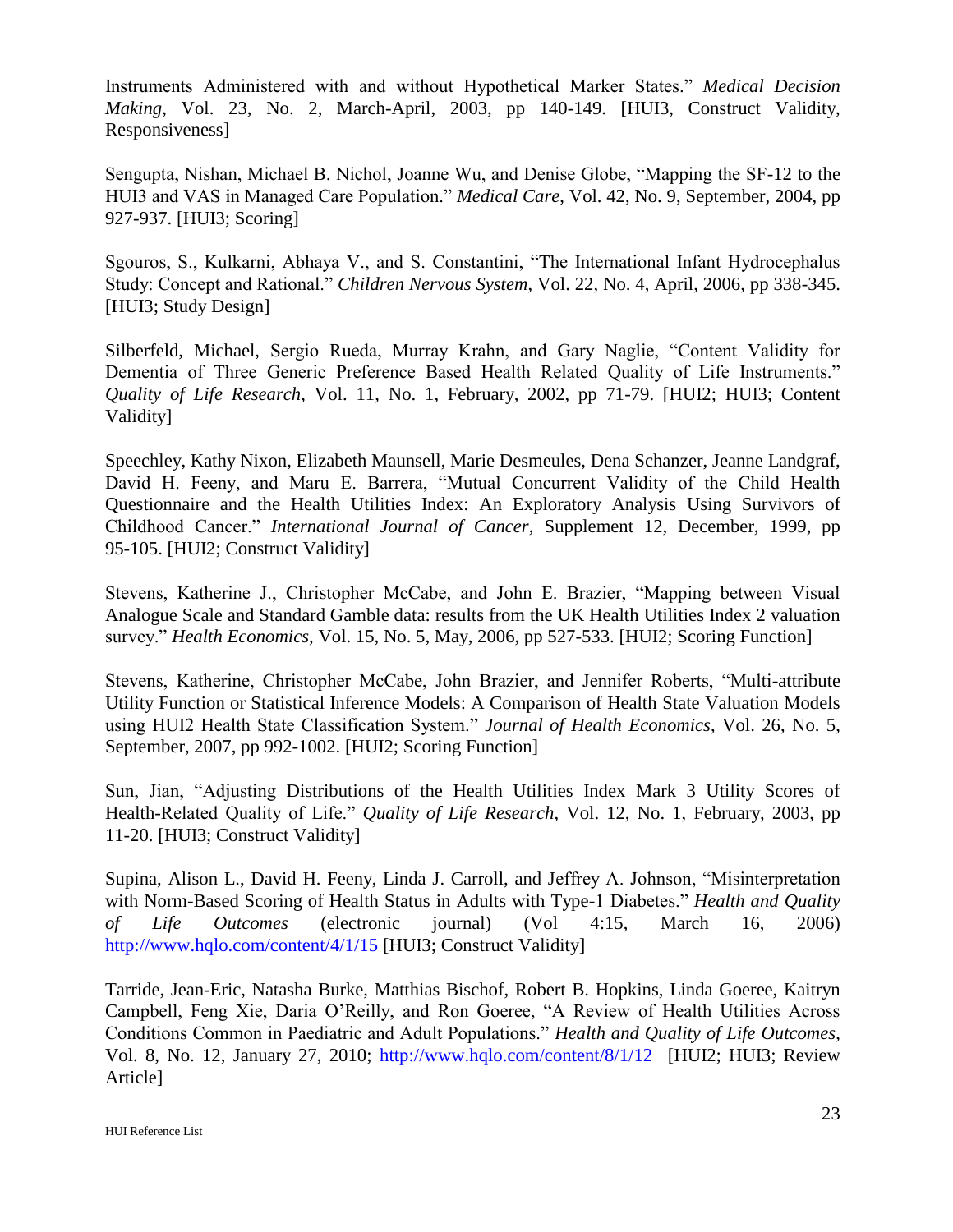Thoma, Achilleas, Sheila Sprague, Karen Veltri, Eric Duku, and William Furlong, "Methodology and Measurement Properties of Health-Related Quality of Life Instruments: A Prospective Study of Patients Undergoing Breast Reduction Surgery." *Health and Quality of Life Outcomes* (electronic journal), Vol. 3, 44, July 22, 2005. <http://www.hqlo.com/content/3/1/44.> [HUI2; HUI3; Test-retest Reliability; Construct Validity; Responsiveness]

Torrance, George W., "Multiattribute Utility Theory as a Method of Measuring Social Preferences for Health States in Long-Term Care," in Robert L. Kane and Rosalie A. Kane, eds., *Values and Long-Term Care*. Lexington, MA: Lexington Books Division of D. C. Health, 1982, pp 127-156. [Description of Systems; Scoring; Theory]

Torrance, George W., Michael H. Boyle, Sargent P. Horwood, "Application of Multi-Attribute Utility Theory to Measure Social Preferences for Health States." *Operations Research*, Vol. 30, No. 6, November-December, 1982, pp 1042-1069. [HUI1; Scoring; Theory]

Torrance, George W., David Feeny, William Furlong, "Visual Analogue Scales: Do They Have a Role in the Measurement of Preferences for Health States?" *Medical Decision Making*, Vol. 21, No. 4, July-August, 2001, pp 329-334. [Scoring; Measurement; Theory]

Torrance, George W., William Furlong, David Feeny, and Michael Boyle, "Multi-Attribute Preference Functions: Health Utilities Index." *PharmacoEconomics*, Vol. 7, No. 6, June, 1995, pp 503-520. [HUI2; Scoring; Theory]

Torrance, George W., William Furlong, and David Feeny, "Health Utility Estimation." *Expert Review of Pharmacoeconomics & Outcomes Research*, Vol. 2, No. 2, 2002, pp 99-108. [Review Paper]

Torrance, George W., Yueming Zhang, David Feeny, William Furlong, and Ronald Barr, "Multi-Attribute Preference Functions for A Comprehensive Health Status Classification System". McMaster University, Centre for Health Economics and Policy Analysis Working Paper No. 92-18, 1992. [HUI2; Scoring; Theory]

Torrance, George W., David H. Feeny, William J. Furlong, Ronald D. Barr, Yueming Zhang, and Qinan Wang, "Multi-Attribute Preference Functions for A Comprehensive Health Status Classification System: Health Utilities Index Mark 2." *Medical Care*, Vol. 34, No. 7, July 1996, pp 702-722. [HUI2; Scoring; Theory]

Torrance, George W., "Measurement of Health State Utilities for Economic Appraisal - A Review." *Journal of Health Economics*, Vol. 5, No. 1, March, 1986, pp 1-30. [HUI1; Description of Systems; Scoring; Theory]

Torrance, George W., and David Feeny, "Utilities and Quality-Adjusted Life Years." *International Journal of Technology Assessment in Health Care,* Vol. 5, No. 4, 1989, pp 559-575. [Theory]

Tosh, Jonathan C., Louise J. Longworth, and Elisabeth George, "Utility Values in National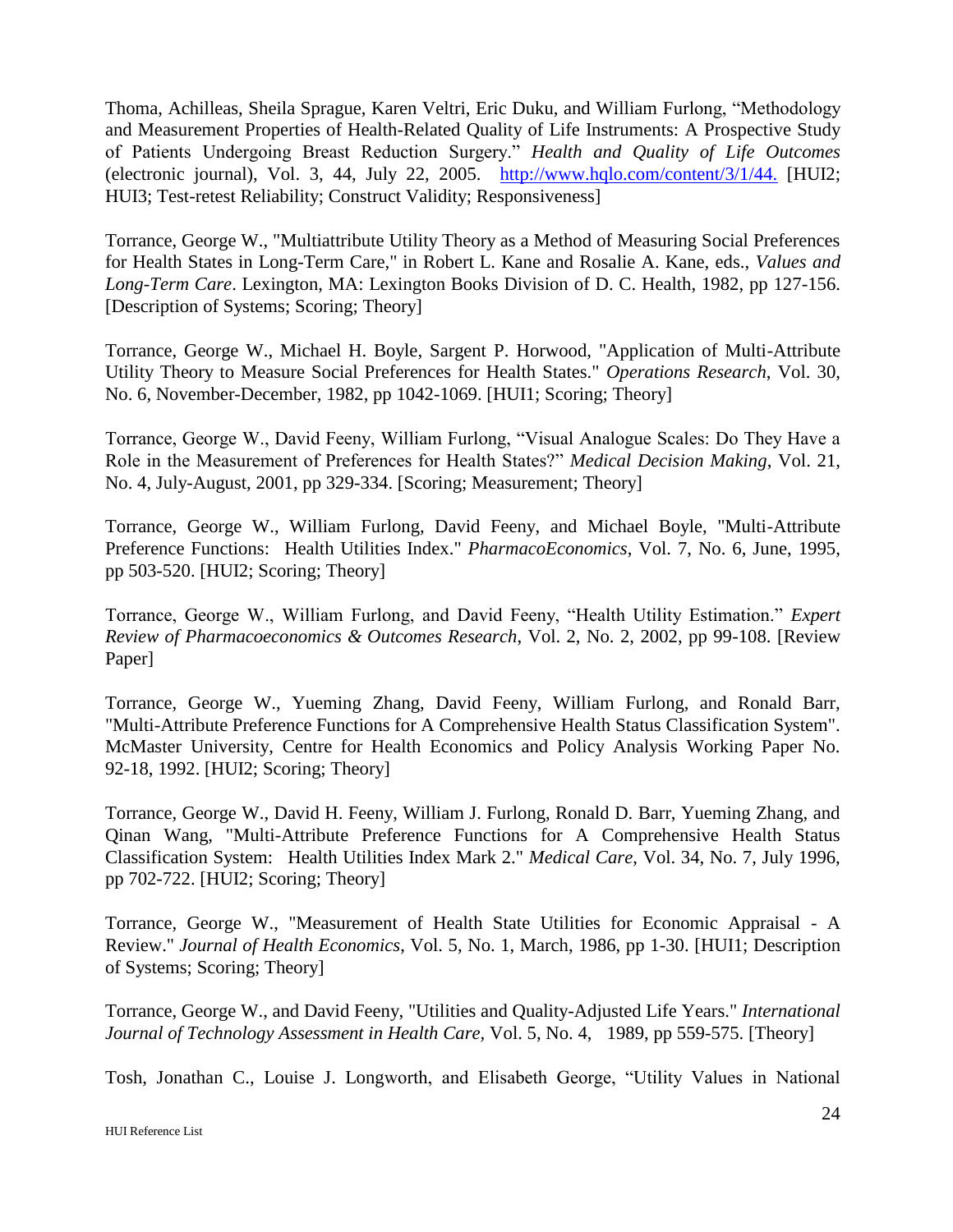Institute for Health and Clinical Excellence (NICE) Technology Assessment Appraisals." *Value in Health*, Vol. 14, No. 1, January, 2011, pp 102-109. [HUI2; HUI3; Review Article]

Tosh, Jonathan, John Brazier, Philippa Evans, and Louise Longworth, "A Review of Generic Preference-Based Measures of Health-Related Quality of Life in Visual Disorders." *Value in Health*, Vol. 15, No. 1, January-February, 2012, pp 118-127. [HUI3; Vision; Construct Validity; Review Article]

Ungar, Wendy J., "Challenges in Health State Valuation in Paediatric Economic Evaluation: Are QALYs Contraindicated?" *Pharmacoeconomics*, Vol. 29, No. 8, August, 2011, pp 641-652. [HUI2; HUI3; Review Article]

Valderas, Jose M., and Jordi Alonso, "Patient Reported Outcome Measures: A Model-Based Classification System for Research and Clinical Practice." *Quality of Life Research*, Vol. 17, No. 9, November, 2008, pp 1125-1135. [HUI2; HUI3; Review Article]

Verrips, G. H. W., M. C. Stuifbergen, A. L den Ouden, G. J. Bonsel, R. J. B. J. Gemke, N. Paneth, and S. P. Verloove-Vanhorick, "Measuring Health Status Using the Health Utilities Index: Agreement Between Raters and Between Modalities of Administration." *Journal of Clinical Epidemiology*, Vol. 54, No. 5, May, 2001, pp 475-481. [HUI3; Interrater Reliability; Inter-mode Reliability; Child Health]

von Neumann, John, and Oskar Morgenstern, *Theory of Games and Economic Behavior*. Princeton: Princeton University Press, 1944. [Theory]

Wang, Qinan, William Furlong, David Feeny, George Torrance, and Ronald Barr, "How Robust is the Health Utilities Index Mark 2 Utility Function?" *Medical Decision Making*, Vol. 22, No. 4, July-August, 2002, pp 350-358. [HUI2; Scoring]

Wee, Hwee-Lin, David Machin, Wai Chiong Loke, Shu-Chuen Li, Yin-Bun Cheung, David Feeny, Kok-Yong Fong, and Julian Thumboo, "Assessing Differences in Utility Scores: A Comparison of 4 Widely Used Preference-based Instruments," *Value in Health*, Vol. 10, No. 4, 2007, pp 256-265. [HUI3; Construct Validity]

Wee, Hwee-Lin, Shu-Chuen Li, Xu-Han Zhang, Feng Xie, *David Feeny*, Nan Luo, Yin-Bun Cheung, David Machin, Kok-Yong Fong, and Julian Thumboo, "Are Symbols Useful and Culturally Acceptable in Health-State Valuation Studies? An Exploratory Study in a Multi-Ethnic Asian Population." *Patient Preference and Adherence*, Vol 2., 2008, pp 271-276. [HUI3; Methods for eliciting preference scores]

Wiebe, Samuel, Michael Eliasziw, and Suzan Matijevic, "Changes in Quality of Life in Epilepsy: How Large Must They Be to be Real?" *Epilepsia*, Vol. 42, No. 1, January, 2001, pp 113-118. [HUI3; Interpretation; Reliability; Responsiveness]

Wiebe, Samuel, Suzan Matijevic, Michael Eliasziw, and P. A. Derry, "Clinically Important Change in Quality of Life in Epilepsy." *Journal of Neurology, Neurosurgery, and Psychiatry*, Vol. 73,